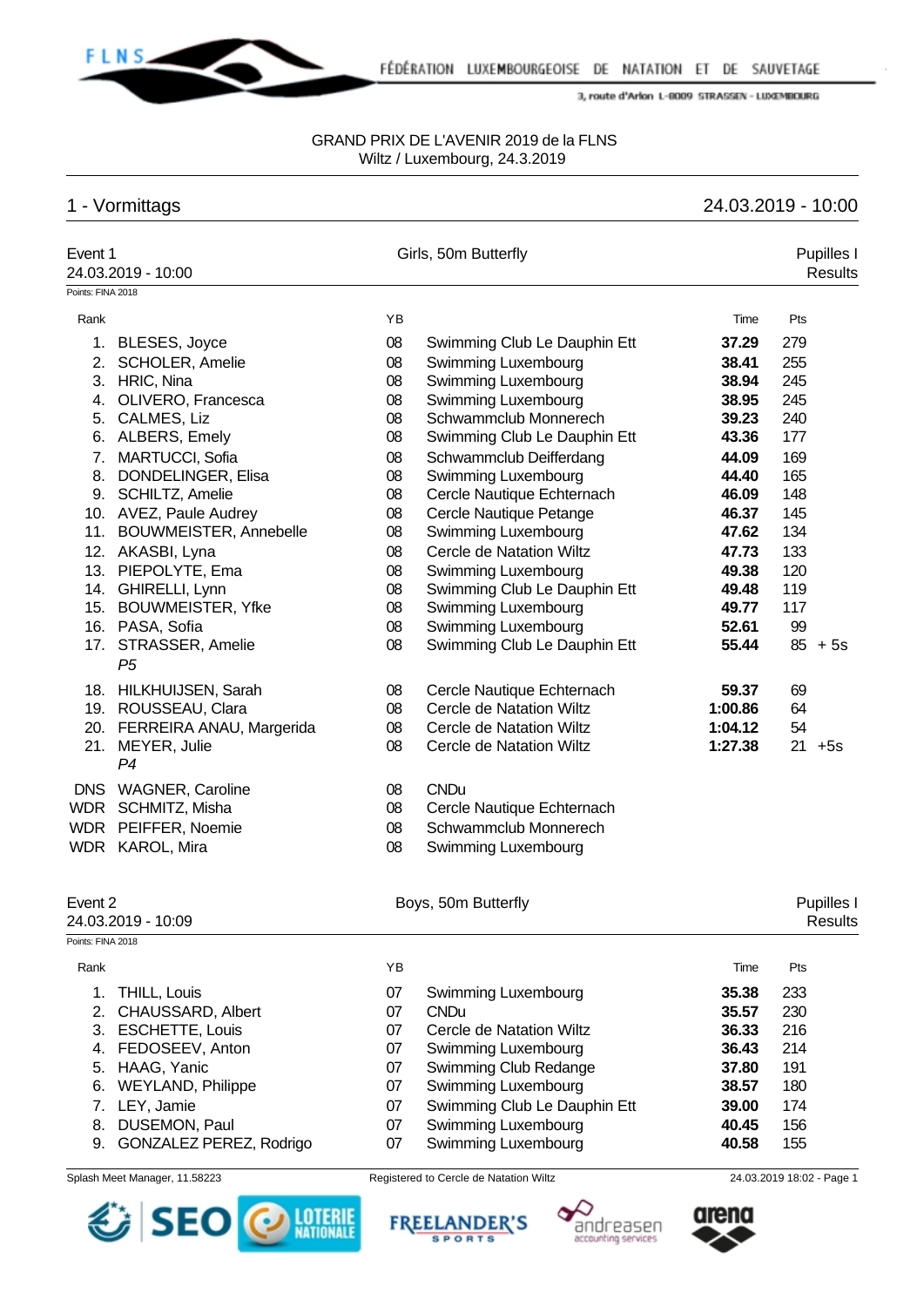

#### GRAND PRIX DE L'AVENIR 2019 de la FLNS Wiltz / Luxembourg, 24.3.2019

#### Event 2, Boys, 50m Butterfly, Pupilles I

| Rank |                                 | YB |                                | Time    | <b>Pts</b> |           |
|------|---------------------------------|----|--------------------------------|---------|------------|-----------|
| 10.  | WIRTH, Neckel                   | 07 | Cercle de Natation Wiltz       | 41.30   | 147        |           |
| 11.  | PASSER, Daniel                  | 07 | Swimming Luxembourg            | 42.69   | 133        |           |
| 12.  | LEMVOKA, Joel                   | 07 | Swimming Luxembourg            | 44.19   | 120        |           |
| 13.  | <b>REIFF, Mathieu</b>           | 07 | Swimming Club Le Dauphin Ett   | 45.44   | 110        |           |
|      | 14. SCHARF, Herman              | 07 | Swimming Luxembourg            | 45.92   | 106        |           |
|      | 15. BECIROVIC, Benjamin         | 07 | Swimming Club Redange          | 48.05   | 93         |           |
| 16.  | <b>LUDOVICY, Steve</b>          | 07 | Swimming Club Le Dauphin Ett   | 53.66   | 67         |           |
|      | 17. SOUSA DA COSTA, Bryan<br>P2 | 07 | <b>Barracuda Esch Natation</b> | 1:02.06 |            | $43 + 5S$ |
|      | 18. CHAMBRE, Max<br>P2          | 07 | Swimming Luxembourg            | 1:03.00 | 41         | +5 S      |
| 19.  | PUETZ, Jonah<br>G11             | 07 | Swimming Club Le Dauphin Ett   | 1:08.00 |            | $32 + 5S$ |

Event 3 Cirls, 50m Butterfly Cirls, 60m Butterfly 24.03.2019 - 10:16 Results

| Points: FINA 2018 |                             |           |                              |         |     |         |
|-------------------|-----------------------------|-----------|------------------------------|---------|-----|---------|
| Rank              |                             | <b>YB</b> |                              | Time    | Pts |         |
| 1.                | HAN, Mengjia                | 07        | Swimming Luxembourg          | 33.16   | 397 |         |
| 2.                | PHILIPPART, Lina            | 07        | Schwammclub Monnerech        | 33.83   | 374 |         |
| 3.                | REINESCH, Leeloo            | 07        | Schwammclub Monnerech        | 34.78   | 344 |         |
| 4.                | THILL, Gina                 | 07        | Schwammclub Monnerech        | 35.92   | 312 |         |
| 5.                | REDING, Sevda               | 07        | <b>CNDu</b>                  | 36.14   | 306 |         |
| 6.                | <b>KROMBACH, Linda</b>      | 07        | Swimming Luxembourg          | 36.42   | 299 |         |
| 7.                | NTAGANDA, Sophie            | 07        | Swimming Luxembourg          | 37.67   | 271 |         |
| 8.                | <b>BOUWMEISTER, Philine</b> | 07        | Swimming Luxembourg          | 38.83   | 247 |         |
|                   | 9. KOENIG, Aurelie          | 07        | Swimming Club Redange        | 39.26   | 239 |         |
| 10.               | CONTER, Anja                | 07        | Swimming Luxembourg          | 40.11   | 224 |         |
| 11.               | ELCHEROTH, Niki             | 07        | Swimming Club Redange        | 40.96   | 210 |         |
| 12.               | AHMED, Farida               | 07        | Swimming Luxembourg          | 44.28   | 166 |         |
| 13.               | MOUSEL, Sarah               | 07        | Swimming Luxembourg          | 44.42   | 165 |         |
| 14.               | THINNES, Lena               | 07        | Schwammclub Monnerech        | 46.19   | 147 |         |
| 15.               | <b>CORBEEL BASTIN, Ava</b>  | 07        | Swimming Club Le Dauphin Ett | 47.01   | 139 |         |
| 16.               | CONTE, Camilla              | 07        | Schwammclub Monnerech        | 47.97   | 131 |         |
| 17.               | SELMANOVIC, Amina           | 07        | Schwammclub Deifferdang      | 48.64   | 125 |         |
| 18.               | BARANCZYK, Maya             | 07        | Swimming Luxembourg          | 49.21   | 121 |         |
| 19.               | BALDINI, Benedetta          | 07        | Schwammclub Monnerech        | 50.45   | 112 |         |
| 20.               | THOMAS, Emmy                | 07        | Swimming Club Le Dauphin Ett | 54.58   | 89  |         |
| 21.               | SCHOTT, Laury               | 07        | Cercle Nautique Echternach   | 55.86   | 83  |         |
| 22.               | FUCCI, Margherita           | 07        | Schwammclub Monnerech        | 55.91   |     | 82 +5 S |
|                   | P <sub>4</sub>              |           |                              |         |     |         |
| 23.               | GRAFFE, Lou                 | 07        | Swimming Luxembourg          | 56.62   | 79  |         |
| 24.               | GUTH, Sophie                | 07        | Swimming Club Le Dauphin Ett | 1:06.55 | 49  |         |
| <b>DNS</b>        | MOTLOVA, Ema                | 07        | Swimming Luxembourg          |         |     |         |
| <b>DNS</b>        | STALAUSKAITE, leva          | 07        | Swimming Luxembourg          |         |     |         |



Splash Meet Manager, 11.58223 Registered to Cercle de Natation Wiltz 24.03.2019 18:02 - Page 2

**FREELANDER'S** 

**SPORTS** 





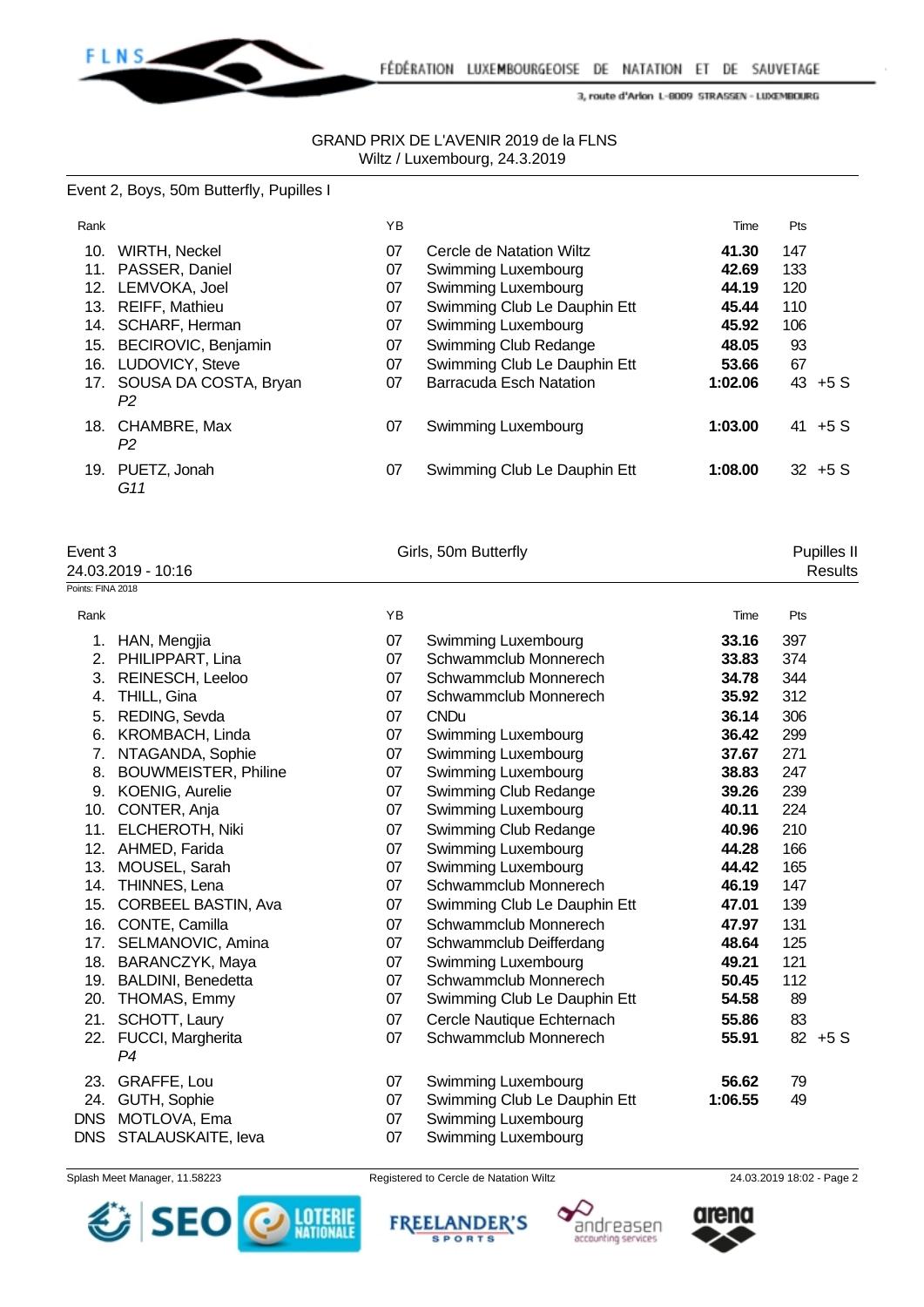

### GRAND PRIX DE L'AVENIR 2019 de la FLNS Wiltz / Luxembourg, 24.3.2019

|                                               | Event 3, Girls, 50m Butterfly, Pupilles II                                                                                                                                                                                                                                                                                                                                         |                                                                                              |                                                                                                                                                                                                                                                                                                                                                                                                                                      |                                                                                                                                     |                                                                                                          |
|-----------------------------------------------|------------------------------------------------------------------------------------------------------------------------------------------------------------------------------------------------------------------------------------------------------------------------------------------------------------------------------------------------------------------------------------|----------------------------------------------------------------------------------------------|--------------------------------------------------------------------------------------------------------------------------------------------------------------------------------------------------------------------------------------------------------------------------------------------------------------------------------------------------------------------------------------------------------------------------------------|-------------------------------------------------------------------------------------------------------------------------------------|----------------------------------------------------------------------------------------------------------|
| Rank                                          |                                                                                                                                                                                                                                                                                                                                                                                    | ΥB                                                                                           |                                                                                                                                                                                                                                                                                                                                                                                                                                      | Time                                                                                                                                | Pts                                                                                                      |
|                                               | WDR CICCONE, Adele                                                                                                                                                                                                                                                                                                                                                                 | 07                                                                                           | Swimming Club Le Dauphin Ett                                                                                                                                                                                                                                                                                                                                                                                                         |                                                                                                                                     |                                                                                                          |
| Event 4                                       | 24.03.2019 - 10:26                                                                                                                                                                                                                                                                                                                                                                 |                                                                                              | Boys, 50m Butterfly                                                                                                                                                                                                                                                                                                                                                                                                                  |                                                                                                                                     | <b>Pupilles II</b><br><b>Results</b>                                                                     |
| Points: FINA 2018                             |                                                                                                                                                                                                                                                                                                                                                                                    |                                                                                              |                                                                                                                                                                                                                                                                                                                                                                                                                                      |                                                                                                                                     |                                                                                                          |
| Rank                                          |                                                                                                                                                                                                                                                                                                                                                                                    | ΥB                                                                                           |                                                                                                                                                                                                                                                                                                                                                                                                                                      | Time                                                                                                                                | Pts                                                                                                      |
| 5.<br>6.<br>7.<br>11.                         | 1. CALMES, Nicolas<br>2. RIKKERT, Thijmen<br>3. PEUSCH, Kevin<br>4. MOOG, Mathis<br>HOLLERICH, Tom<br>JAAS, Tom<br><b>TUCHILA, Ionut Alexandru</b><br>8. BOZONCA, Gabriel<br>9. WESTER, Ben<br>10. JAAS, Joe<br>MILANOVSKI, Stefan<br>12. OUMINA, Ziad<br>13. MORNET, Alban<br>14. STOFFEL, Poli<br>15. TEXEIRA GRAVELOS, Diogo<br>P <sub>5</sub><br>WDR MOVILIA, Alberto Gabriele | 06<br>06<br>06<br>06<br>06<br>06<br>06<br>06<br>06<br>06<br>06<br>06<br>06<br>06<br>06<br>06 | Schwammclub Monnerech<br>Swimming Luxembourg<br>Swimming Luxembourg<br>Swimming Luxembourg<br>Swimming Club Le Dauphin Ett<br>Swimming Club Le Dauphin Ett<br>Swimming Luxembourg<br>Schwammclub Deifferdang<br><b>CNDu</b><br>Swimming Club Le Dauphin Ett<br>Swimming Luxembourg<br><b>Barracuda Esch Natation</b><br>Swimming Club Le Dauphin Ett<br>Cercle de Natation Wiltz<br>Swimming Club Redange<br>Cercle Nautique Petange | 32.42<br>34.16<br>34.30<br>35.53<br>35.82<br>36.19<br>36.33<br>37.32<br>37.68<br>37.84<br>39.55<br>49.61<br>56.29<br>57.79<br>58.76 | 304<br>259<br>256<br>230<br>225<br>218<br>216<br>199<br>193<br>191<br>167<br>84<br>58<br>53<br>$51 + 5S$ |
| Event 5                                       | 24.03.2019 - 10:33                                                                                                                                                                                                                                                                                                                                                                 |                                                                                              | Girls, 50m Freestyle                                                                                                                                                                                                                                                                                                                                                                                                                 |                                                                                                                                     | 9 - 10 years<br><b>Results</b>                                                                           |
| Points: FINA 2018                             |                                                                                                                                                                                                                                                                                                                                                                                    |                                                                                              |                                                                                                                                                                                                                                                                                                                                                                                                                                      |                                                                                                                                     |                                                                                                          |
| Rank                                          |                                                                                                                                                                                                                                                                                                                                                                                    | YB                                                                                           |                                                                                                                                                                                                                                                                                                                                                                                                                                      | Time                                                                                                                                | Pts                                                                                                      |
|                                               | Poussins II, 10 Jahre                                                                                                                                                                                                                                                                                                                                                              |                                                                                              |                                                                                                                                                                                                                                                                                                                                                                                                                                      |                                                                                                                                     |                                                                                                          |
| 1.<br>2.<br>3.<br>5.<br>6.<br>7.<br>8.<br>13. | GRUJIC-MARTINS, Teodora<br>GOERGEN, Lea-Marie<br>MILANOVSKA, Maja<br>4. PHILIPPART, Enny<br>CONSTANTIN, Sophia<br><b>KROMBACH, Eva</b><br>PRENTIC, Anela<br>RIVELLINI, Frida<br>9. POELS, Klara-Luisa<br>10. FEINEN, Zohra<br>REUTER, Tamara<br>12. OLINGER, Lilli<br>FRADET, Maelle                                                                                               | 09<br>09<br>09<br>09<br>09<br>09<br>09<br>09<br>09<br>09<br>09<br>09<br>09                   | Swimming Luxembourg<br>Cercle Nautique Echternach<br>Swimming Luxembourg<br>Schwammclub Monnerech<br>Swimming Luxembourg<br>Swimming Luxembourg<br>Schwammclub Deifferdang<br>Swimming Luxembourg<br>Swimming Luxembourg<br>Swimming Club Le Dauphin Ett<br>Schwammclub Monnerech<br>Cercle de Natation Wiltz<br>Schwammclub Deifferdang                                                                                             | 33.68<br>35.59<br>35.61<br>35.86<br>37.08<br>39.08<br>40.01<br>40.90<br>42.30<br>42.56<br>42.56<br>44.41<br>44.80                   | 315<br>267<br>266<br>261<br>236<br>201<br>188<br>176<br>159<br>156<br>156<br>137<br>134                  |
|                                               | 14. NOTHUM, June<br>15. PACHECO DE SOUSA, Yara                                                                                                                                                                                                                                                                                                                                     | 09<br>09                                                                                     | Swimming Club Redange<br><b>CNDu</b>                                                                                                                                                                                                                                                                                                                                                                                                 | 45.39<br>46.40                                                                                                                      | 128<br>120                                                                                               |



Splash Meet Manager, 11.58223 Registered to Cercle de Natation Wiltz 24.03.2019 18:02 - Page 3

FREELANDER'S



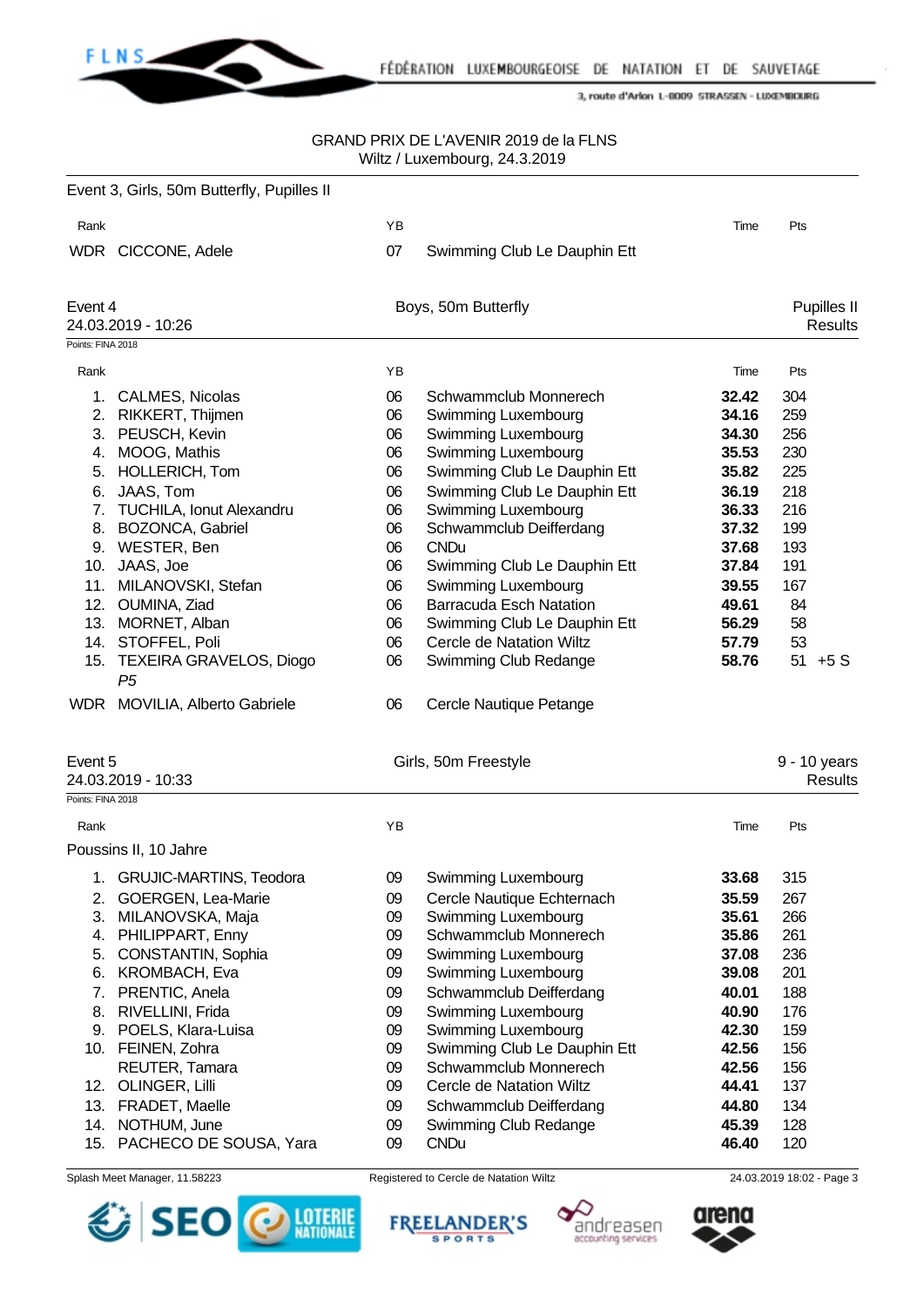

# GRAND PRIX DE L'AVENIR 2019 de la FLNS Wiltz / Luxembourg, 24.3.2019

#### Event 5, Girls, 50m Freestyle, Poussins II, 10 Jahre

| Rank              |                                | YB |                                | Time    | Pts                      |  |
|-------------------|--------------------------------|----|--------------------------------|---------|--------------------------|--|
|                   | 16. MALATESTA, Marta           | 09 | Swimming Luxembourg            | 47.32   | 113                      |  |
|                   | 17. BRITZ, Lea                 | 09 | Swimming Club Le Dauphin Ett   | 47.92   | 109                      |  |
|                   | 18. FERNANDES DIAS, Gabriela   | 09 | <b>CNDu</b>                    | 50.24   | 95                       |  |
|                   | 19. SMITH, Josephine           | 09 | Swimming Club Redange          | 51.15   | 90                       |  |
|                   | 20. RANCITELLI, Ayleen         | 09 | Schwammclub Monnerech          | 1:00.83 | 53                       |  |
|                   | 21. OLIVEIRA, Anae             | 09 | Cercle de Natation Wiltz       | 1:02.70 | 48                       |  |
|                   | 22. LONGO, Mara                | 09 | Swimming Club Le Dauphin Ett   | 1:08.37 | 37                       |  |
|                   | 23. DAMA, Nentha               | 09 | Cercle de Natation Wiltz       | 1:11.36 | 33                       |  |
|                   | Poussins I, 9 Jahre            |    |                                |         |                          |  |
|                   | 1. LEONARD, Leni               | 10 | Swimming Luxembourg            | 39.79   | 191                      |  |
|                   | 2. PAVELEK, Mira               | 10 | Swimming Luxembourg            | 40.47   | 181                      |  |
|                   | 3. BARTHEL, Emma               | 10 | Swimming Club Redange          | 42.39   | 158                      |  |
| 4.                | <b>BOUWMEISTER, Julianne</b>   | 10 | Swimming Luxembourg            | 45.43   | 128                      |  |
| 5.                | DONDELINGER, Eila              | 10 | Swimming Club Le Dauphin Ett   | 47.14   | 115                      |  |
|                   | 6. ALBERSMEYER, Neele          | 10 | Swimming Club Le Dauphin Ett   | 53.65   | 78                       |  |
|                   | 7. ANTUNES ROSA, Miriam        | 10 | Cercle Nautique Petange        | 54.89   | 72                       |  |
|                   | 8. BLAU-ARAUJO, Aurelie Alicia | 10 | Cercle de Natation Wiltz       | 1:01.12 | 52                       |  |
|                   | 9. CHIAIA, Vita                | 10 | Schwammclub Monnerech          | 1:03.03 | 48                       |  |
|                   |                                |    |                                |         |                          |  |
| Event 6           | 24.03.2019 - 10:45             |    | Boys, 50m Freestyle            |         | 10 - 11 years<br>Results |  |
| Points: FINA 2018 |                                |    |                                |         |                          |  |
| Rank              |                                | YB |                                | Time    | Pts                      |  |
|                   |                                |    |                                |         |                          |  |
|                   |                                |    |                                |         |                          |  |
|                   | Poussins II, 11 Jahre          |    |                                |         |                          |  |
|                   | 1. ORTIZ BOGDANOV, Pablo       | 08 | Swimming Luxembourg            | 32.19   | 249                      |  |
|                   | 2. VIGUIER, Evan               | 08 | Swimming Luxembourg            | 32.50   | 242                      |  |
|                   | 3. VISSER, Mats                | 08 | Swimming Club Le Dauphin Ett   | 34.58   | 201                      |  |
|                   | 4. BOURG, Nicolas              | 08 | Swimming Luxembourg            | 35.55   | 185                      |  |
| 5.                | MOOG, Jules                    | 08 | Swimming Luxembourg            | 36.54   | 170                      |  |
|                   | 6. SAMMARCO, Andrea            | 08 | Swimming Luxembourg            | 36.81   | 166                      |  |
|                   | 7. ANISKO, Leonard             | 08 | Cercle Nautique Petange        | 36.87   | 165                      |  |
| 8.                | <b>METZLER, Charles</b>        | 08 | Swimming Luxembourg            | 37.19   | 161                      |  |
|                   | 9. KRIES, Leo                  | 08 | Swimming Luxembourg            | 37.31   | 160                      |  |
|                   | 10. MELOUANE AMAHZOUNE, Adam   | 08 | Cercle de Natation Wiltz       | 39.07   | 139                      |  |
| 11.               | STAICU, David-Andrei           | 08 | Swimming Club Le Dauphin Ett   | 39.43   | 135                      |  |
|                   | 12. OUMINA, Reda               | 08 | <b>Barracuda Esch Natation</b> | 39.46   | 135                      |  |
|                   | 13. KUNEN, Fynn                | 08 | Swimming Luxembourg            | 39.76   | 132                      |  |
|                   | 14. SABBOURI, Mathis           | 08 | Swimming Luxembourg            | 39.88   | 131                      |  |
|                   | 15. FERREIRA, Noah             | 08 | Cercle Nautique Echternach     | 40.35   | 126                      |  |
|                   | 16. SCHAEFFER, Dean            | 08 | Cercle de Natation Wiltz       | 40.92   | 121                      |  |
|                   | 17. SIEDLECKI, Michal          | 08 | Swimming Luxembourg            | 41.08   | 119                      |  |
|                   | 18. GEORGIEV, Theodor          | 08 | Swimming Luxembourg            | 41.13   | 119                      |  |
|                   | 19. CROS SANTOS, Lucio         | 08 | Schwammclub Deifferdang        | 44.18   | 96                       |  |
|                   | 20. MORAIS GRAVATO, Diogo      | 08 | <b>CNDu</b>                    | 45.02   | 91                       |  |









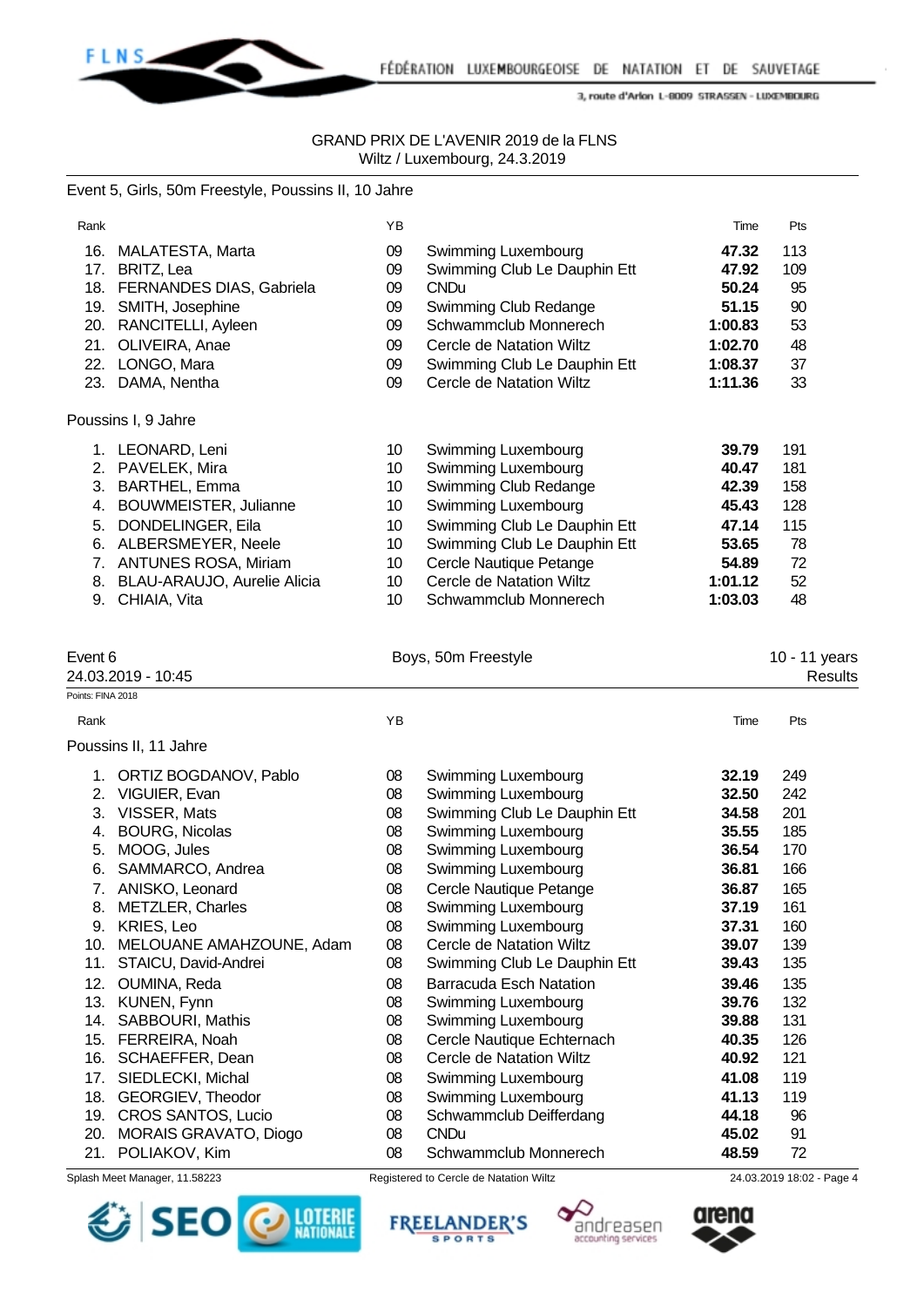

FÉDÉRATION LUXEMBOURGEOISE DE NATATION ET DE SAUVETAGE

3, route d'Arlon L-8009 STRASSEN - LUXEMBOURG

### GRAND PRIX DE L'AVENIR 2019 de la FLNS Wiltz / Luxembourg, 24.3.2019

|                   | Event 6, Boys, 50m Freestyle, Poussins II, 11 Jahre |    |                              |       |     |                       |
|-------------------|-----------------------------------------------------|----|------------------------------|-------|-----|-----------------------|
| Rank              |                                                     | YB |                              | Time  | Pts |                       |
|                   | DNS PIRET, Alexandre                                | 08 | Swimming Club Redange        |       |     |                       |
|                   | DNS PIRET, Alexis                                   | 08 | Swimming Club Redange        |       |     |                       |
|                   | DNS VALADAO FERREIRA, Tomas                         | 08 | Swimming Luxembourg          |       |     |                       |
|                   | WDR FERNANDES, Victor                               | 08 | Schwammclub Deifferdang      |       |     |                       |
|                   | Poussins I, 10 Jahre                                |    |                              |       |     |                       |
|                   | 1. BEHLIL, Alp                                      | 09 | Swimming Luxembourg          | 35.77 | 181 |                       |
|                   | 2. REDING, Deyan                                    | 09 | <b>CNDu</b>                  | 37.56 | 156 |                       |
|                   | 3. REINESCH, Inaki                                  | 09 | Schwammclub Deifferdang      | 37.88 | 152 |                       |
|                   | 4. BORDAS, Anatole                                  | 09 | Schwammclub Monnerech        | 38.29 | 148 |                       |
|                   | 5. KIDD, Alexander                                  | 09 | Swimming Luxembourg          | 38.46 | 146 |                       |
|                   | 6. VALENTINI, Stefano                               | 09 | Schwammclub Monnerech        | 38.55 | 145 |                       |
|                   | 7. MAIT-RABBI, Nizar                                | 09 | Schwammclub Deifferdang      | 41.74 | 114 |                       |
|                   | 8. CALMES ZBINDEN, Chris                            | 09 | <b>CNDu</b>                  | 42.97 | 104 |                       |
|                   | 9. TYMRAK, Martin                                   | 09 | Swimming Luxembourg          | 43.74 | 99  |                       |
|                   | 10. ZAUSA, Giulio                                   | 09 | Schwammclub Monnerech        | 44.83 | 92  |                       |
|                   | 11. FABER, Max                                      | 09 | Schwammclub Monnerech        | 44.86 | 92  |                       |
|                   | 12. SAOUDAOUI, Akram                                | 09 | Cercle Nautique Petange      | 47.90 | 75  |                       |
|                   | 13. SANTINI DE ALMEIDA, Nilson                      | 09 | Schwammclub Deifferdang      | 48.03 | 75  |                       |
|                   | 14. FALTZ, Aleksandar                               | 09 | Swimming Club Le Dauphin Ett | 49.50 | 68  |                       |
|                   | 15. TROIA REVERTE, Giacomo                          | 09 | Swimming Club Le Dauphin Ett | 50.06 | 66  |                       |
|                   | 16. FERBER, Nick<br>G <sub>2</sub>                  | 09 | Swimming Club Redange        | 50.76 |     | $63 + 5S$             |
|                   | 17. DE ALMEIDA, Ethan                               | 09 | Schwammclub Monnerech        | 52.56 | 57  |                       |
|                   | 18. STREVELER, Max<br>G <sub>2</sub>                | 09 | Swimming Club Redange        | 52.79 |     | 56 +5 S               |
|                   | 19. RENOIR, Tun                                     | 09 | Swimming Club Redange        | 53.52 | 54  |                       |
|                   | 20. DE SOUSA MARTINHO, Vasco                        | 09 | Cercle Nautique Petange      | 57.21 | 44  |                       |
|                   | WDR STALAUSKAS, Tadas                               | 09 | Swimming Luxembourg          |       |     |                       |
|                   | WDR OESCH, Noah                                     | 09 | Schwammclub Monnerech        |       |     |                       |
| Event 7           |                                                     |    | Girls, 50m Backstroke        |       |     |                       |
|                   | 24.03.2019 - 11:01                                  |    |                              |       |     | Pupilles I<br>Results |
| Points: FINA 2018 |                                                     |    |                              |       |     |                       |
| Rank              |                                                     | YB |                              | Time  | Pts |                       |
|                   | 1. SCHOLER, Amelie                                  | 08 | Swimming Luxembourg          | 36.88 | 337 |                       |
|                   | 2. HRIC, Nina                                       | 08 | Swimming Luxembourg          | 38.11 | 305 |                       |
|                   | 3. BLESES, Joyce                                    | 08 | Swimming Club Le Dauphin Ett | 38.59 | 294 |                       |
|                   | 4. OLIVERO, Francesca                               | 08 | Swimming Luxembourg          | 40.58 | 253 |                       |
|                   | 5. CALMES, Liz                                      | 08 | Schwammclub Monnerech        | 41.19 | 242 |                       |

- 6. BOUWMEISTER, Yfke 08 Swimming Luxembourg **42.01** 228
- 7. AVEZ, Paule Audrey 08 Cercle Nautique Petange **42.49** 220
- 8. SCHILTZ, Amelie 08 Cercle Nautique Echternach **43.05** 212
- 
- 9. GHIRELLI, Lynn **44.18**<br>19. BOUWMEISTER. Annebelle 108 Swimming Luxembourg 14.26 10. BOUWMEISTER, Annebelle 08 Swimming Luxembourg **44.26** 195







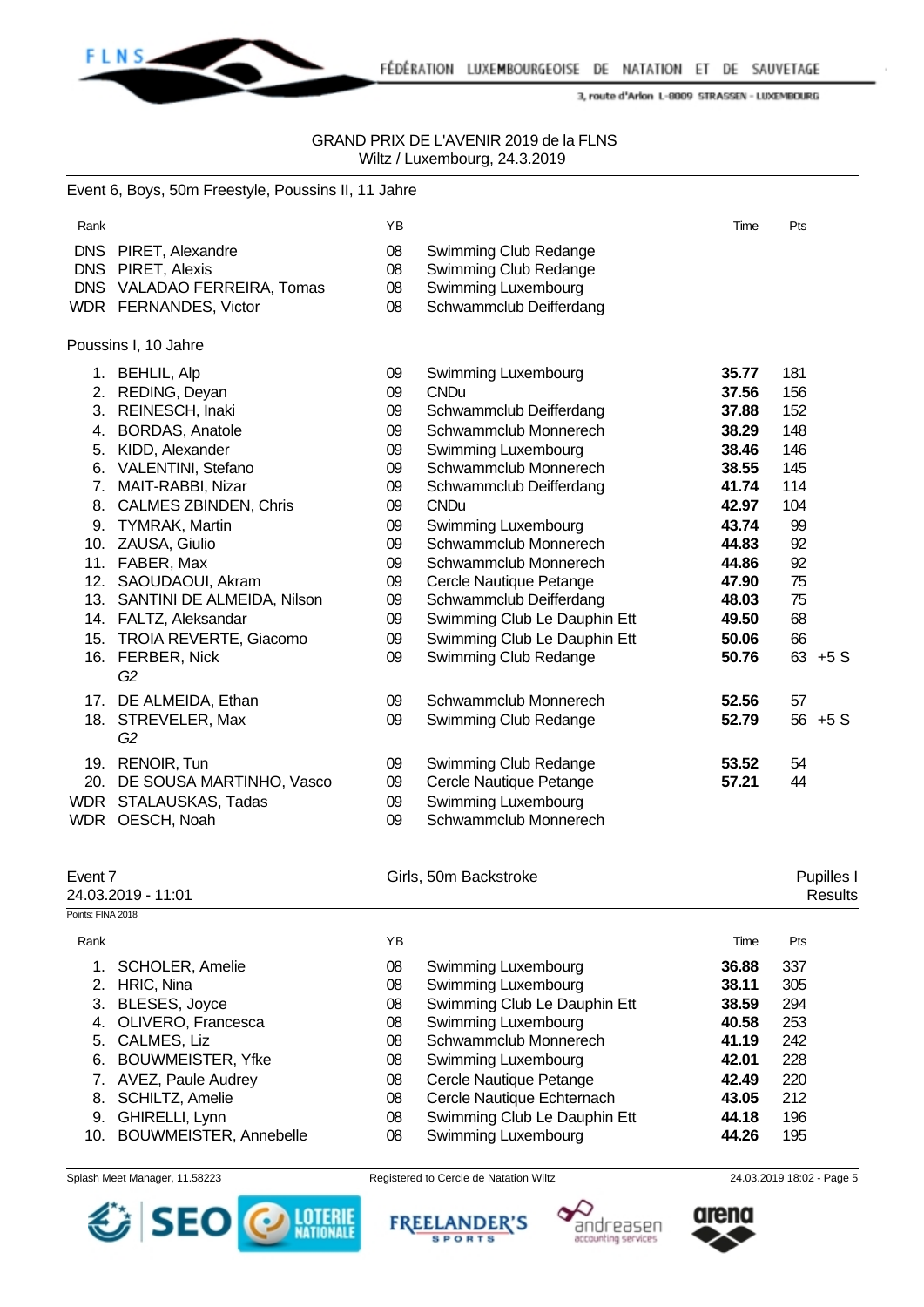

#### GRAND PRIX DE L'AVENIR 2019 de la FLNS Wiltz / Luxembourg, 24.3.2019

#### Event 7, Girls, 50m Backstroke, Pupilles I

| Rank                         |                                                                                                                                                                                                                                                                                         | YB                                                                         |                                                                                                                                                                                                                                                                                                                                             | Time                                                                                                              | Pts                                                                                     |
|------------------------------|-----------------------------------------------------------------------------------------------------------------------------------------------------------------------------------------------------------------------------------------------------------------------------------------|----------------------------------------------------------------------------|---------------------------------------------------------------------------------------------------------------------------------------------------------------------------------------------------------------------------------------------------------------------------------------------------------------------------------------------|-------------------------------------------------------------------------------------------------------------------|-----------------------------------------------------------------------------------------|
|                              | 11. MARTUCCI, Sofia<br>12. DONDELINGER, Elisa<br>13. ALBERS, Emely<br>14. PIEPOLYTE, Ema<br>15. AKASBI, Lyna<br>16. PASA, Sofia<br>17. HILKHUIJSEN, Sarah<br>18. STRASSER, Amelie                                                                                                       | 08<br>08<br>08<br>08<br>08<br>08<br>08<br>08                               | Schwammclub Deifferdang<br>Swimming Luxembourg<br>Swimming Club Le Dauphin Ett<br>Swimming Luxembourg<br>Cercle de Natation Wiltz<br><b>Swimming Luxembourg</b><br>Cercle Nautique Echternach<br>Swimming Club Le Dauphin Ett                                                                                                               | 44.43<br>44.70<br>46.22<br>46.31<br>47.90<br>48.11<br>50.50<br>51.42                                              | 192<br>189<br>171<br>170<br>153<br>151<br>131<br>$124 + 5S$                             |
|                              | D <sub>6</sub><br>19. FERREIRA ANAU, Margerida                                                                                                                                                                                                                                          | 08                                                                         | Cercle de Natation Wiltz                                                                                                                                                                                                                                                                                                                    | 56.33                                                                                                             | 94                                                                                      |
|                              | 20. ROUSSEAU, Clara<br>D <sub>6</sub>                                                                                                                                                                                                                                                   | 08                                                                         | Cercle de Natation Wiltz                                                                                                                                                                                                                                                                                                                    | 57.61                                                                                                             | 88 +5 S                                                                                 |
|                              | 21. MEYER, Julie<br>22. TESSARO, Laura<br>D <sub>6</sub>                                                                                                                                                                                                                                | 08<br>08                                                                   | Cercle de Natation Wiltz<br>Swimming Club Le Dauphin Ett                                                                                                                                                                                                                                                                                    | 1:02.68<br>1:03.60                                                                                                | 68<br>$65 + 5S$                                                                         |
|                              | DNS WAGNER, Caroline                                                                                                                                                                                                                                                                    | 08                                                                         | <b>CNDu</b>                                                                                                                                                                                                                                                                                                                                 |                                                                                                                   |                                                                                         |
|                              | WDR SCHMITZ, Misha<br>WDR PEIFFER, Noemie                                                                                                                                                                                                                                               | 08<br>08                                                                   | Cercle Nautique Echternach<br>Schwammclub Monnerech                                                                                                                                                                                                                                                                                         |                                                                                                                   |                                                                                         |
| Event 8<br>Points: FINA 2018 | 24.03.2019 - 11:10                                                                                                                                                                                                                                                                      |                                                                            | Boys, 50m Backstroke                                                                                                                                                                                                                                                                                                                        |                                                                                                                   | Pupilles I<br><b>Results</b>                                                            |
| Rank                         |                                                                                                                                                                                                                                                                                         | YB                                                                         |                                                                                                                                                                                                                                                                                                                                             | Time                                                                                                              | Pts                                                                                     |
| 12.<br>13.                   | 1. FEDOSEEV, Anton<br>2. CHAUSSARD, Albert<br>3. THILL, Louis<br>4. GONZALEZ PEREZ, Rodrigo<br>5. LEY, Jamie<br>6. HAAG, Yanic<br>7. WEYLAND, Philippe<br>8. PASSER, Daniel<br>9. SCHARF, Herman<br>10. DUSEMON, Paul<br>11. LUDOVICY, Steve<br><b>ESCHETTE, Louis</b><br>WIRTH, Neckel | 07<br>07<br>07<br>07<br>07<br>07<br>07<br>07<br>07<br>07<br>07<br>07<br>07 | <b>Swimming Luxembourg</b><br><b>CNDu</b><br>Swimming Luxembourg<br>Swimming Luxembourg<br>Swimming Club Le Dauphin Ett<br>Swimming Club Redange<br>Swimming Luxembourg<br>Swimming Luxembourg<br>Swimming Luxembourg<br>Swimming Luxembourg<br>Swimming Club Le Dauphin Ett<br><b>Cercle de Natation Wiltz</b><br>Cercle de Natation Wiltz | 35.19<br>36.80<br>37.53<br>38.55<br>39.76<br>40.29<br>40.55<br>40.69<br>41.23<br>41.33<br>41.43<br>42.50<br>43.73 | 251<br>220<br>207<br>191<br>174<br>167<br>164<br>162<br>156<br>155<br>154<br>142<br>131 |
| 14.                          | PUETZ, Jonah                                                                                                                                                                                                                                                                            | 07                                                                         | Swimming Club Le Dauphin Ett                                                                                                                                                                                                                                                                                                                | 43.89                                                                                                             | 129                                                                                     |
| 15.<br>16.                   | LEMVOKA, Joel<br>BECIROVIC, Benjamin                                                                                                                                                                                                                                                    | 07<br>07                                                                   | Swimming Luxembourg<br>Swimming Club Redange                                                                                                                                                                                                                                                                                                | 44.66<br>45.03                                                                                                    | 123<br>120                                                                              |
| 17.                          | SOUSA DA COSTA, Bryan                                                                                                                                                                                                                                                                   | 07                                                                         | <b>Barracuda Esch Natation</b>                                                                                                                                                                                                                                                                                                              | 46.98                                                                                                             | 105                                                                                     |
| 18.                          | <b>REIFF, Mathieu</b>                                                                                                                                                                                                                                                                   | 07                                                                         | Swimming Club Le Dauphin Ett                                                                                                                                                                                                                                                                                                                | 49.21                                                                                                             | 92                                                                                      |
| 19.                          | CHAMBRE, Max                                                                                                                                                                                                                                                                            | 07                                                                         | Swimming Luxembourg                                                                                                                                                                                                                                                                                                                         | 50.18                                                                                                             | 86                                                                                      |

Splash Meet Manager, 11.58223 Registered to Cercle de Natation Wiltz 24.03.2019 18:02 - Page 6









andreasen

accounting services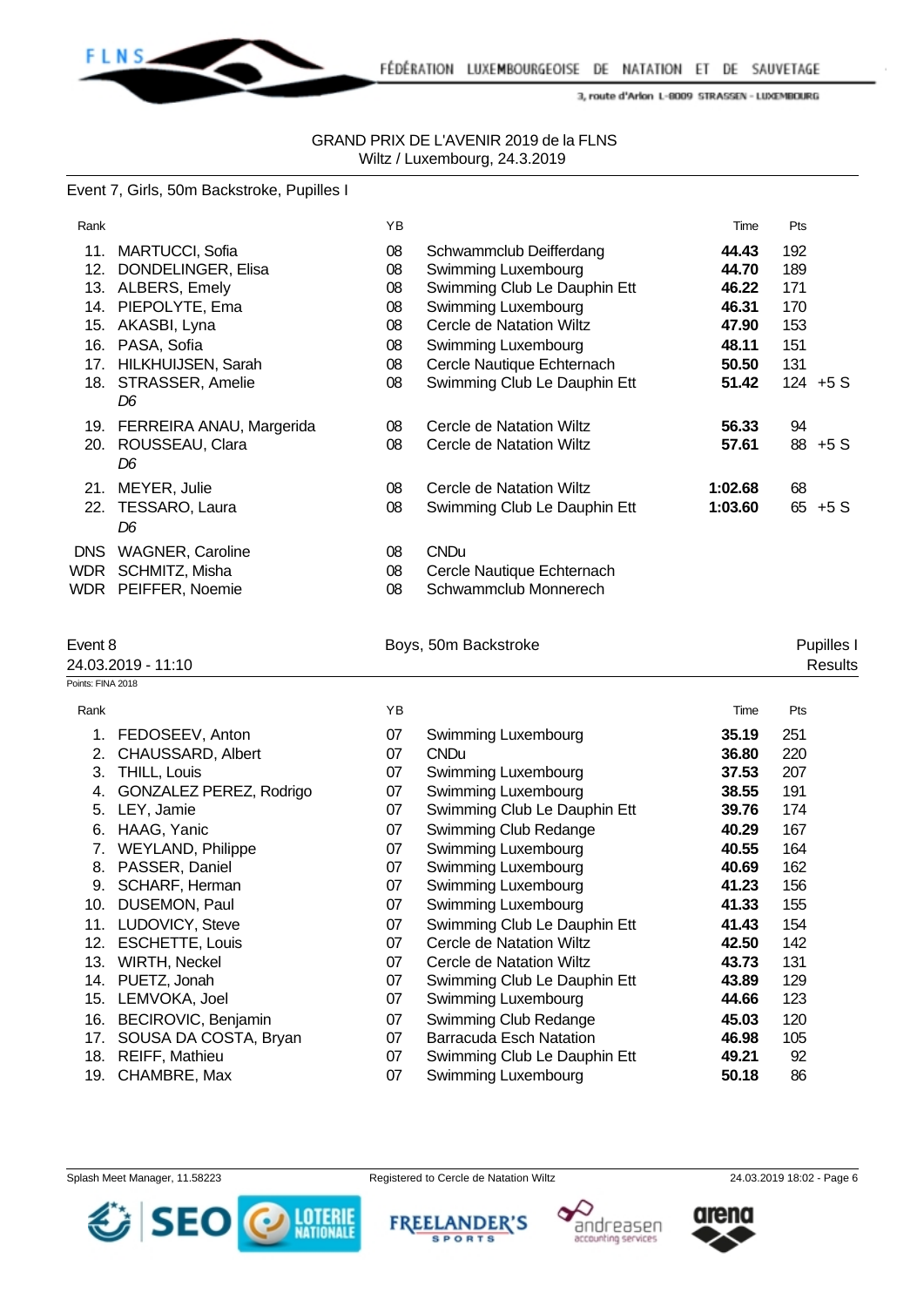

| Event 9           |                                      |          | Girls, 50m Backstroke                      |         | <b>Pupilles II</b>            |
|-------------------|--------------------------------------|----------|--------------------------------------------|---------|-------------------------------|
|                   | 24.03.2019 - 11:16                   |          |                                            |         | <b>Results</b>                |
| Points: FINA 2018 |                                      |          |                                            |         |                               |
| Rank              |                                      | YB       |                                            | Time    | Pts                           |
|                   | 1. HAN, Mengjia                      | 07       | Swimming Luxembourg                        | 35.18   | 388                           |
|                   | 2. REINESCH, Leeloo                  | 07       | Schwammclub Monnerech                      | 36.49   | 348                           |
|                   | 3. PHILIPPART, Lina                  | 07       | Schwammclub Monnerech                      | 37.62   | 317                           |
|                   | 4. THILL, Gina                       | 07       | Schwammclub Monnerech                      | 39.29   | 278                           |
|                   | 5. ELCHEROTH, Niki                   | 07       | Swimming Club Redange                      | 39.47   | 275                           |
|                   | 6. NTAGANDA, Sophie                  | 07       | Swimming Luxembourg                        | 40.97   | 245                           |
|                   | 7. REDING, Sevda                     | 07       | <b>CNDu</b>                                | 41.24   | 241                           |
|                   | 8. KOENIG, Aurelie                   | 07       | Swimming Club Redange                      | 41.66   | 233                           |
|                   | 9. KROMBACH, Linda                   | 07       | Swimming Luxembourg                        | 42.12   | 226                           |
|                   | 10. CONTER, Anja                     | 07       | Swimming Luxembourg                        | 43.91   | 199                           |
|                   | 11. SELMANOVIC, Amina                | 07       | Schwammclub Deifferdang                    | 44.19   | 196                           |
|                   | 12. MOUSEL, Sarah                    | 07       | Swimming Luxembourg                        | 44.34   | 194                           |
|                   | 13. BOUWMEISTER, Philine             | 07       | Swimming Luxembourg                        | 45.54   | 179                           |
|                   | 14. BALDINI, Benedetta               | 07       | Schwammclub Monnerech                      | 45.80   | 176                           |
|                   | 15. CORBEEL BASTIN, Ava              | 07       | Swimming Club Le Dauphin Ett               | 45.92   | 174                           |
|                   | 16. BARANCZYK, Maya                  | 07       | Swimming Luxembourg                        | 46.19   | 171                           |
|                   | 17. CONTE, Camilla                   | 07       | Schwammclub Monnerech                      | 46.39   | 169                           |
|                   | 18. THINNES, Lena                    | 07       | Schwammclub Monnerech                      | 47.42   | 158                           |
|                   | 19. AHMED, Farida                    | 07       | Swimming Luxembourg                        | 48.60   | 147 +5 S                      |
|                   | D <sub>6</sub>                       |          |                                            |         |                               |
|                   | 20. FUCCI, Margherita                | 07       | Schwammclub Monnerech                      | 48.96   | 144                           |
|                   | 21. THOMAS, Emmy                     | 07       | Swimming Club Le Dauphin Ett               | 51.82   | $121 + 5S$                    |
|                   | D <sub>6</sub>                       |          |                                            |         |                               |
|                   |                                      |          |                                            |         |                               |
| 22.               | SCHOTT, Laury                        | 07       | Cercle Nautique Echternach                 | 54.01   | 107                           |
|                   | 23. GRAFFE, Lou                      | 07       | Swimming Luxembourg                        | 56.43   | 94                            |
|                   | 24. GUTH, Sophie<br>WDR MOTLOVA, Ema | 07       | Swimming Club Le Dauphin Ett               | 1:01.15 | 73                            |
|                   |                                      | 07<br>07 | Swimming Luxembourg<br>Swimming Luxembourg |         |                               |
|                   | WDR STALAUSKAITE, leva               | 07       | Swimming Club Le Dauphin Ett               |         |                               |
|                   | WDR CICCONE, Adele                   |          |                                            |         |                               |
|                   |                                      |          |                                            |         |                               |
| Event 10          | 24.03.2019 - 11:26                   |          | Boys, 50m Backstroke                       |         | Pupilles II<br><b>Results</b> |
| Points: FINA 2018 |                                      |          |                                            |         |                               |
| Rank              |                                      | YB       |                                            | Time    | Pts                           |
| 1.                |                                      | 06       | Schwammclub Monnerech                      | 33.19   | 300                           |
| 2.                | CALMES, Nicolas<br>PEUSCH, Kevin     | 06       | Swimming Luxembourg                        | 33.58   | 289                           |
|                   | RIKKERT, Thijmen                     | 06       | Swimming Luxembourg                        | 34.31   | 271                           |
| 3.<br>4.          | HOLLERICH, Tom                       | 06       | Swimming Club Le Dauphin Ett               | 35.72   | 240                           |
| 5.                | WESTER, Ben                          | 06       | <b>CNDu</b>                                | 36.44   | 226                           |
| 6.                | MOOG, Mathis                         | 06       | Swimming Luxembourg                        | 37.86   | 202                           |
| 7.                | JAAS, Joe                            | 06       | Swimming Club Le Dauphin Ett               | 39.74   | 174                           |
| 8.                | TUCHILA, Ionut Alexandru             | 06       | Swimming Luxembourg                        | 40.49   | 165                           |
| 9.                | BOZONCA, Gabriel                     | 06       | Schwammclub Deifferdang                    | 41.06   | 158                           |
| 10.               | MILANOVSKI, Stefan                   | 06       | Swimming Luxembourg                        | 42.11   | 146                           |
|                   |                                      |          |                                            |         |                               |
|                   | Splash Meet Manager, 11.58223        |          | Registered to Cercle de Natation Wiltz     |         | 24.03.2019 18:02 - Page 7     |







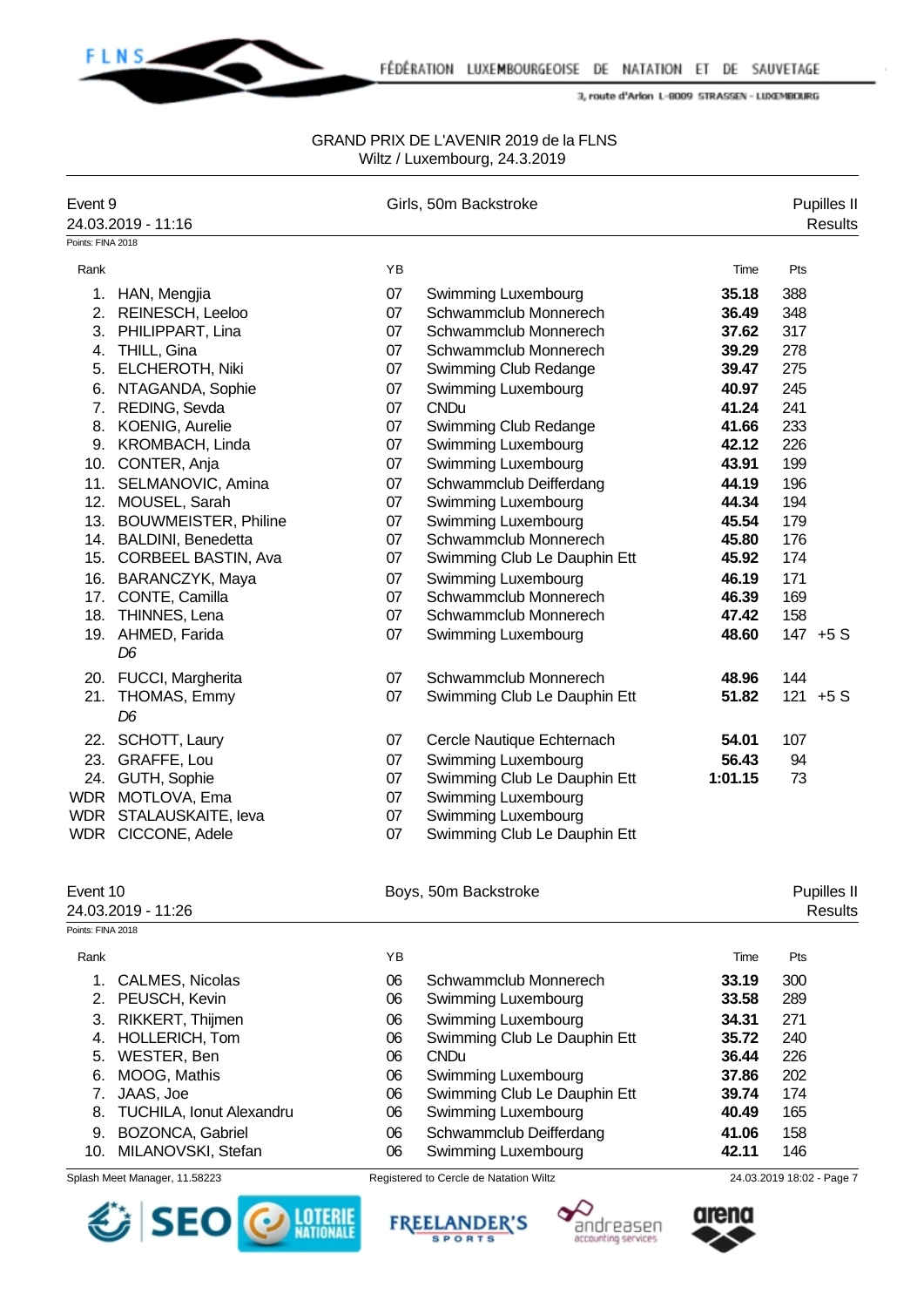

|                           | Event 10, Boys, 50m Backstroke, Pupilles II |          |                                                   |                |     |                         |
|---------------------------|---------------------------------------------|----------|---------------------------------------------------|----------------|-----|-------------------------|
| Rank                      |                                             | YB       |                                                   | Time           | Pts |                         |
|                           | 11. JAAS, Tom                               | 06       | Swimming Club Le Dauphin Ett                      | 42.72          | 140 |                         |
|                           | 12. OUMINA, Ziad                            | 06       | <b>Barracuda Esch Natation</b>                    | 47.56          | 101 |                         |
|                           | 13. STOFFEL, Poli                           | 06       | Cercle de Natation Wiltz                          | 49.83          | 88  |                         |
|                           | 14. MORNET, Alban                           | 06       | Swimming Club Le Dauphin Ett                      | 51.10          | 82  |                         |
| Event 11                  | 24.03.2019 - 11:31                          |          | Girls, 50m Backstroke                             |                |     | 9 - 10 years<br>Results |
| Points: FINA 2018<br>Rank |                                             | YB       |                                                   | Time           | Pts |                         |
|                           | Poussins II, 10 Jahre                       |          |                                                   |                |     |                         |
|                           | 1. MILANOVSKA, Maja                         | 09       | Swimming Luxembourg                               | 40.52          | 254 |                         |
|                           | 2. GRUJIC-MARTINS, Teodora                  |          |                                                   | 41.26          | 240 |                         |
|                           | 3. GOERGEN, Lea-Marie                       | 09<br>09 | Swimming Luxembourg<br>Cercle Nautique Echternach | 43.46          | 206 |                         |
|                           | 4. CONSTANTIN, Sophia                       | 09       | Swimming Luxembourg                               | 44.24          | 195 |                         |
|                           | 5. PHILIPPART, Enny                         | 09       | Schwammclub Monnerech                             | 44.35          | 193 |                         |
|                           | 6. KROMBACH, Eva                            | 09       | Swimming Luxembourg                               | 47.10          | 161 |                         |
|                           | 7. FEINEN, Zohra                            | 09       | Swimming Club Le Dauphin Ett                      | 50.45          | 131 |                         |
|                           | 8. POELS, Klara-Luisa                       | 09       | Swimming Luxembourg                               | 50.51          | 131 |                         |
|                           | 9. PRENTIC, Anela                           | 09       | Schwammclub Deifferdang                           | 50.57          | 130 |                         |
|                           | 10. REUTER, Tamara                          | 09       | Schwammclub Monnerech                             | 51.50          | 123 |                         |
|                           | 11. BRITZ, Lea                              | 09       | Swimming Club Le Dauphin Ett                      | 53.00          | 113 |                         |
|                           | 12. RIVELLINI, Frida                        | 09       | Swimming Luxembourg                               | 53.43          | 110 |                         |
|                           | 13. FERNANDES DIAS, Gabriela                | 09       | <b>CNDu</b>                                       | 53.76          | 108 |                         |
|                           | 14. OLINGER, Lilli                          | 09       | Cercle de Natation Wiltz                          | 54.25          | 105 |                         |
|                           | 15. FRADET, Maelle                          | 09       | Schwammclub Deifferdang                           | 55.06          | 101 |                         |
|                           | 16. MALATESTA, Marta                        | 09       | Swimming Luxembourg                               | 56.80          | 92  |                         |
|                           | 17. NOTHUM, June                            | 09       | Swimming Club Redange                             | 57.45          | 89  |                         |
|                           | 18. PACHECO DE SOUSA, Yara                  | 09       | <b>CNDu</b>                                       | 1:00.64        | 75  |                         |
|                           | 19. SMITH, Josephine                        | 09       | Swimming Club Redange                             | 1:00.91        | 74  |                         |
|                           | 20. LONGO, Mara                             | 09       | Swimming Club Le Dauphin Ett                      | 1:02.49        | 69  |                         |
|                           | 21. OLIVEIRA, Anae                          | 09       | Cercle de Natation Wiltz                          | 1:12.15        | 45  |                         |
| 22.                       | RANCITELLI, Ayleen                          | 09       | Schwammclub Monnerech                             | 1:15.52        |     | $39 + 5S$               |
|                           | D9                                          |          |                                                   |                |     |                         |
|                           | 23. DAMA, Nentha                            | 09       | Cercle de Natation Wiltz                          | 1:16.86        | 37  |                         |
|                           | Poussins I, 9 Jahre                         |          |                                                   |                |     |                         |
|                           |                                             |          | Swimming Luxembourg                               |                | 158 |                         |
| 2.                        | 1. PAVELEK, Mira<br><b>BARTHEL, Emma</b>    | 10<br>10 | Swimming Club Redange                             | 47.46<br>49.96 | 135 |                         |
| 3.                        | BOUWMEISTER, Julianne                       | 10       | Swimming Luxembourg                               | 50.16          | 134 |                         |
|                           | 4. LEONARD, Leni                            | 10       | Swimming Luxembourg                               | 50.29          | 132 |                         |
| 5.                        | DONDELINGER, Eila                           | 10       | Swimming Club Le Dauphin Ett                      | 58.86          | 82  |                         |
| 6.                        | BLAU-ARAUJO, Aurelie Alicia                 | 10       | Cercle de Natation Wiltz                          | 1:02.23        | 70  |                         |
|                           | 7. ALBERSMEYER, Neele                       | 10       | Swimming Club Le Dauphin Ett                      | 1:03.30        | 66  |                         |
| 8.                        | <b>ANTUNES ROSA, Miriam</b>                 | 10       | Cercle Nautique Petange                           | 1:04.67        | 62  |                         |
|                           | 9. CHIAIA, Vita                             | 10       | Schwammclub Monnerech                             | 1:15.81        | 38  |                         |
|                           |                                             |          |                                                   |                |     |                         |









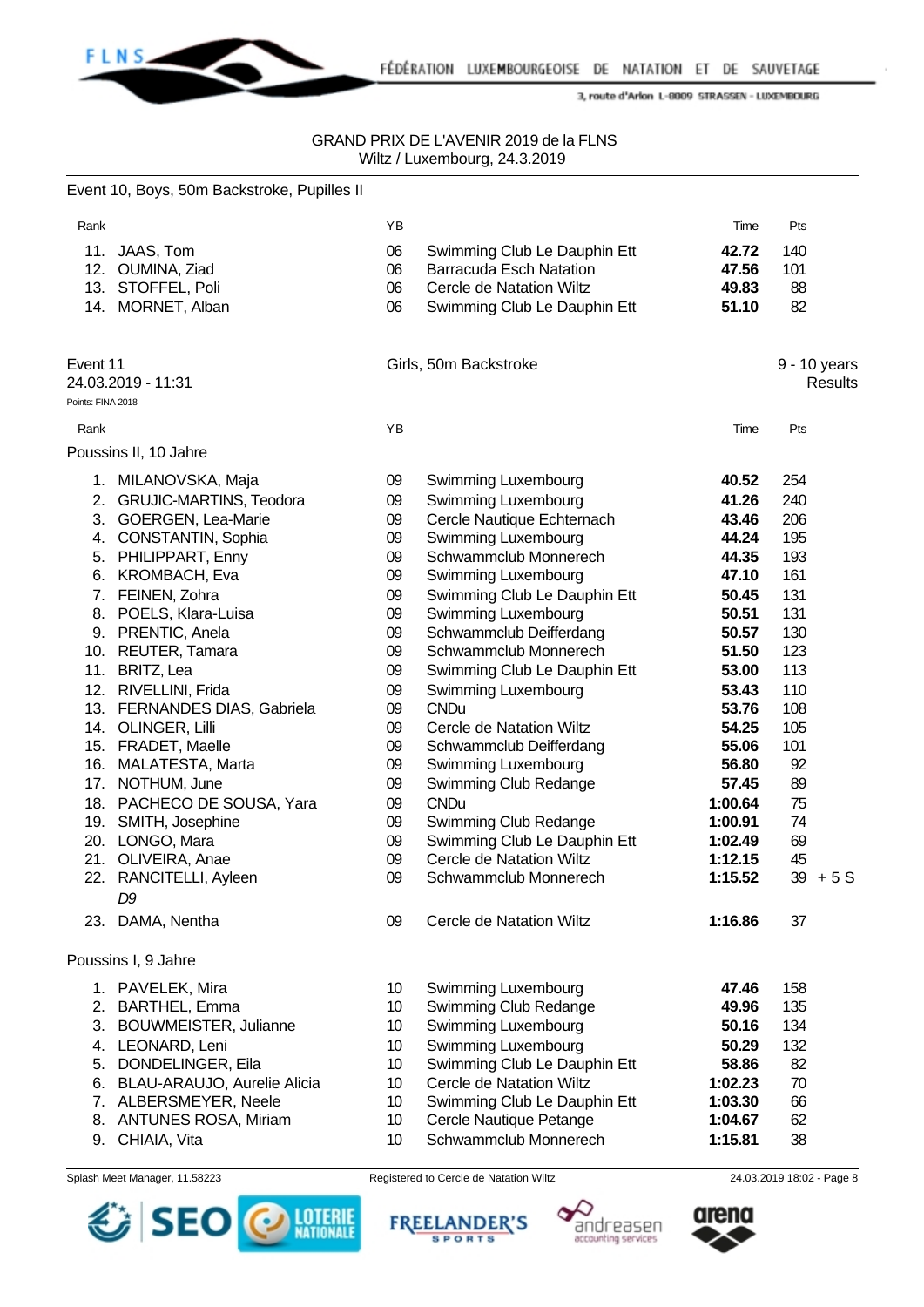

#### GRAND PRIX DE L'AVENIR 2019 de la FLNS Wiltz / Luxembourg, 24.3.2019

| Event 12          | 24.03.2019 - 11:44           |    | Boys, 50m Backstroke           |         | 10 - 11 years | <b>Results</b> |
|-------------------|------------------------------|----|--------------------------------|---------|---------------|----------------|
| Points: FINA 2018 |                              |    |                                |         |               |                |
| Rank              |                              | YB |                                | Time    | Pts           |                |
|                   | Poussins II, 11 Jahre        |    |                                |         |               |                |
|                   | 1. ORTIZ BOGDANOV, Pablo     | 08 | Swimming Luxembourg            | 38.25   | 196           |                |
|                   | 2. VIGUIER, Evan             | 08 | Swimming Luxembourg            | 39.30   | 180           |                |
|                   | 3. VISSER, Mats              | 08 | Swimming Club Le Dauphin Ett   | 40.90   | 160           |                |
| 4.                | KRIES, Leo                   | 08 | Swimming Luxembourg            | 40.94   | 159           |                |
| 5.                | MOOG, Jules                  | 08 | Swimming Luxembourg            | 41.60   | 152           |                |
|                   | 6. ANISKO, Leonard           | 08 | Cercle Nautique Petange        | 42.24   | 145           |                |
| 7.                | <b>METZLER, Charles</b>      | 08 | Swimming Luxembourg            | 42.92   | 138           |                |
| 8.                | SCHAEFFER, Dean              | 08 | Cercle de Natation Wiltz       | 44.35   | 125           |                |
|                   | 9. SAMMARCO, Andrea          | 08 | Swimming Luxembourg            | 44.87   | 121           |                |
|                   | 10. MELOUANE AMAHZOUNE, Adam | 08 | Cercle de Natation Wiltz       | 47.33   | 103           |                |
|                   | 11. GEORGIEV, Theodor        | 08 | Swimming Luxembourg            | 48.00   | 99            |                |
|                   | 12. OUMINA, Reda             | 08 | <b>Barracuda Esch Natation</b> | 48.29   | 97            |                |
|                   | 13. BOURG, Nicolas           | 08 | Swimming Luxembourg            | 48.52   |               | $96 + 5S$      |
|                   | D <sub>6</sub>               |    |                                |         |               |                |
|                   | KUNEN, Fynn                  | 08 | Swimming Luxembourg            | 48.52   | 96            |                |
|                   | 15. STAICU, David-Andrei     | 08 | Swimming Club Le Dauphin Ett   | 49.30   | 91            |                |
|                   | 16. FERREIRA, Noah           | 08 | Cercle Nautique Echternach     | 49.61   | 89            |                |
|                   | 17. SABBOURI, Mathis         | 08 | Swimming Luxembourg            | 50.15   | 86            |                |
|                   | 18. SIEDLECKI, Michal        | 08 | Swimming Luxembourg            | 50.58   | 84            |                |
| 19.               | MORAIS GRAVATO, Diogo        | 08 | <b>CNDu</b>                    | 51.99   | 78            |                |
| 20.               | POLIAKOV, Kim                | 08 | Schwammclub Monnerech          | 58.67   | 54            |                |
|                   | 21. CROS SANTOS, Lucio<br>D3 | 08 | Schwammclub Deifferdang        | 1:01.48 |               | 47 +5 S        |
| <b>DNS</b>        | PIRET, Alexandre             | 08 | Swimming Club Redange          |         |               |                |
| <b>DNS</b>        | PIRET, Alexis                | 08 | Swimming Club Redange          |         |               |                |
|                   | DNS VALADAO FERREIRA, Tomas  | 08 | Swimming Luxembourg            |         |               |                |
|                   | WDR FERNANDES, Victor        | 08 | Schwammclub Deifferdang        |         |               |                |
|                   | Poussins I, 10 Jahre         |    |                                |         |               |                |
| 1.                | REINESCH, Inaki              | 09 | Schwammclub Deifferdang        | 42.47   | 143           |                |
| 2.                | <b>VALENTINI, Stefano</b>    | 09 | Schwammclub Monnerech          | 43.03   | 137           |                |
| 3.                | KIDD, Alexander              | 09 | Swimming Luxembourg            | 44.98   | 120           |                |
| 4.                | REDING, Deyan                | 09 | <b>CNDu</b>                    | 45.32   | 117           |                |
| 5.                | <b>BORDAS, Anatole</b>       | 09 | Schwammclub Monnerech          | 47.57   | 101           |                |
| 6.                | <b>BEHLIL, Alp</b>           | 09 | Swimming Luxembourg            | 47.62   | 101           |                |
| 7.                | MAIT-RABBI, Nizar            | 09 | Schwammclub Deifferdang        | 49.68   | 89            |                |
| 8.                | <b>TYMRAK, Martin</b>        | 09 | Swimming Luxembourg            | 49.97   | 87            |                |
| 9.                | FERBER, Nick                 | 09 | Swimming Club Redange          | 50.03   | 87            |                |
|                   | 10. ZAUSA, Giulio            | 09 | Schwammclub Monnerech          | 53.95   | 69            |                |
|                   | 11. FALTZ, Aleksandar        | 09 | Swimming Club Le Dauphin Ett   | 53.99   | 69            |                |
| 12.               | SANTINI DE ALMEIDA, Nilson   | 09 | Schwammclub Deifferdang        | 54.58   | 67            |                |
| 13.               | FABER, Max                   | 09 | Schwammclub Monnerech          | 55.41   | 64            |                |
| 14.               | TROIA REVERTE, Giacomo       | 09 | Swimming Club Le Dauphin Ett   | 56.95   | 59            |                |







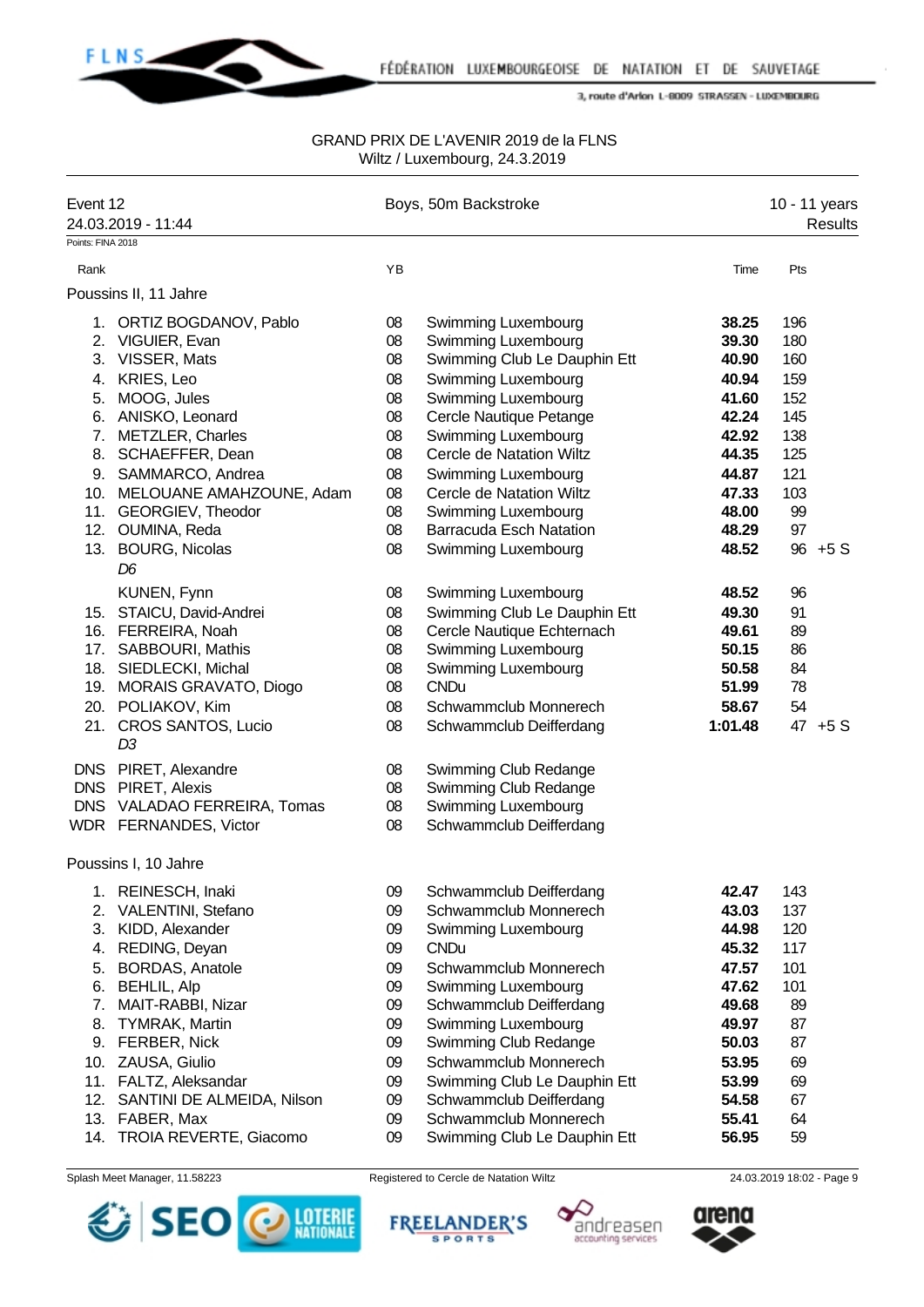

# GRAND PRIX DE L'AVENIR 2019 de la FLNS Wiltz / Luxembourg, 24.3.2019

# Event 12, Boys, 50m Backstroke, Poussins I, 10 Jahre

| Rank              |                              | YB |                                 | Time    | Pts |                |
|-------------------|------------------------------|----|---------------------------------|---------|-----|----------------|
|                   | 15. CALMES ZBINDEN, Chris    | 09 | <b>CNDu</b>                     | 57.07   | 59  |                |
|                   | 16. RENOIR, Tun              | 09 | Swimming Club Redange           | 57.81   | 56  |                |
|                   | 17. SAOUDAOUI, Akram         | 09 | Cercle Nautique Petange         | 59.78   |     | $51 + 5S$      |
|                   | D <sub>3</sub>               |    |                                 |         |     |                |
|                   | 18. DE SOUSA MARTINHO, Vasco | 09 | Cercle Nautique Petange         | 1:04.04 | 41  |                |
|                   | 19. DE ALMEIDA, Ethan        | 09 | Schwammclub Monnerech           | 1:05.54 | 38  |                |
|                   | 20. STREVELER, Max           | 09 | Swimming Club Redange           | 1:09.80 |     | $32 + 5S$      |
|                   | D <sub>6</sub>               |    |                                 |         |     |                |
|                   | WDR STALAUSKAS, Tadas        | 09 | Swimming Luxembourg             |         |     |                |
|                   | WDR OESCH, Noah              | 09 | Schwammclub Monnerech           |         |     |                |
|                   |                              |    |                                 |         |     |                |
| Event 13          |                              |    | Girls, 100m Breaststroke        |         |     | Pupilles I     |
|                   | 24.03.2019 - 12:01           |    |                                 |         |     | <b>Results</b> |
| Points: FINA 2018 |                              |    |                                 |         |     |                |
| Rank              |                              | YB |                                 | Time    | Pts |                |
|                   | 1. CALMES, Liz               | 08 | Schwammclub Monnerech           | 1:34.34 | 288 |                |
|                   | 2. SCHILTZ, Amelie           | 08 | Cercle Nautique Echternach      | 1:34.46 | 287 |                |
|                   | 3. SCHOLER, Amelie           | 08 | Swimming Luxembourg             | 1:36.51 | 269 |                |
|                   | 4. DONDELINGER, Elisa        | 08 | Swimming Luxembourg             | 1:36.77 | 267 |                |
|                   | 5. BLESES, Joyce             | 08 | Swimming Club Le Dauphin Ett    | 1:38.21 | 256 |                |
|                   | 6. OLIVERO, Francesca        | 08 | Swimming Luxembourg             | 1:39.58 | 245 |                |
|                   | 7. HRIC, Nina                | 08 | Swimming Luxembourg             | 1:42.55 | 224 |                |
|                   | 8. BOUWMEISTER, Annebelle    | 08 | Swimming Luxembourg             | 1:45.60 | 205 |                |
|                   | 9. STRASSER, Amelie          | 08 | Swimming Club Le Dauphin Ett    | 1:48.40 | 190 |                |
|                   | 10. GHIRELLI, Lynn           | 08 | Swimming Club Le Dauphin Ett    | 1:48.53 | 189 |                |
|                   | 11. BOUWMEISTER, Yfke        | 08 | Swimming Luxembourg             | 1:51.03 | 177 |                |
|                   | 12. MARTUCCI, Sofia          | 08 | Schwammclub Deifferdang         | 1:54.03 | 163 |                |
|                   | 13. ROUSSEAU, Clara          | 08 | <b>Cercle de Natation Wiltz</b> | 2:01.31 | 135 |                |
|                   | 14. ALBERS, Emely            | 08 | Swimming Club Le Dauphin Ett    | 2:03.98 |     | $127 + 10S$    |
|                   | G2                           |    |                                 |         |     |                |
|                   | 15. PASA, Sofia              | 08 | Swimming Luxembourg             | 2:11.15 | 107 |                |
|                   | 16. HILKHUIJSEN, Sarah       | 08 | Cercle Nautique Echternach      | 2:13.80 | 101 |                |
|                   | 17. PIEPOLYTE, Ema           | 08 | <b>Swimming Luxembourg</b>      | 2:14.41 |     | 99 +10 S       |
|                   | <b>B14</b>                   |    |                                 |         |     |                |
|                   | 18. AKASBI, Lyna             | 08 | Cercle de Natation Wiltz        | 2:15.46 |     | 97 +10 S       |
|                   | G2                           |    |                                 |         |     |                |
|                   | 19. FERREIRA ANAU, Margerida | 08 | <b>Cercle de Natation Wiltz</b> | 2:21.86 | 84  |                |
|                   | 20. TESSARO, Laura           | 08 | Swimming Club Le Dauphin Ett    | 2:23.61 | 81  |                |
|                   | 21. MEYER, Julie             | 08 | Cercle de Natation Wiltz        | 3:03.14 | 39  |                |
|                   | DNS WAGNER, Caroline         | 08 | <b>CNDu</b>                     |         |     |                |
|                   | WDR SCHMITZ, Misha           | 08 | Cercle Nautique Echternach      |         |     |                |
|                   | WDR PEIFFER, Noemie          | 08 | Schwammclub Monnerech           |         |     |                |
|                   | WDR KAROL, Mira              | 08 | Swimming Luxembourg             |         |     |                |
|                   |                              |    |                                 |         |     |                |

Splash Meet Manager, 11.58223 Registered to Cercle de Natation Wiltz 24.03.2019 18:02 - Page 10









andreasen

accounting services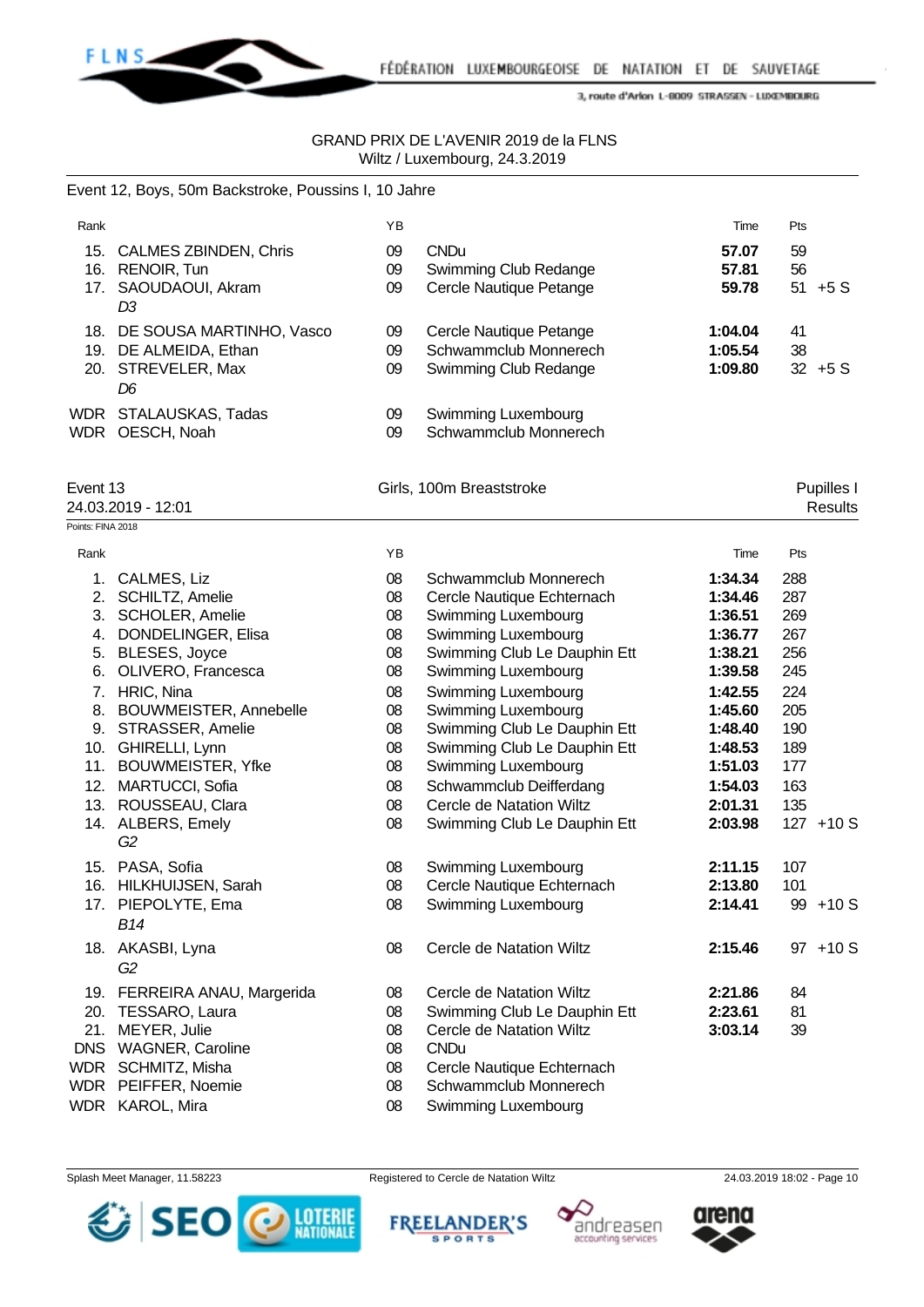

#### GRAND PRIX DE L'AVENIR 2019 de la FLNS Wiltz / Luxembourg, 24.3.2019

| Event 14          |                             |    | Boys, 100m Breaststroke        |         | Pupilles I     |
|-------------------|-----------------------------|----|--------------------------------|---------|----------------|
|                   | 24.03.2019 - 12:15          |    |                                |         | Results        |
| Points: FINA 2018 |                             |    |                                |         |                |
| Rank              |                             | YB |                                | Time    | Pts            |
|                   | 1. CHAUSSARD, Albert        | 07 | <b>CNDu</b>                    | 1:26.80 | 262            |
|                   | 2. FEDOSEEV, Anton          | 07 | <b>Swimming Luxembourg</b>     | 1:28.88 | 244            |
| 3.                | PASSER, Daniel              | 07 | Swimming Luxembourg            | 1:29.40 | 240            |
| 4.                | DUSEMON, Paul               | 07 | Swimming Luxembourg            | 1:36.32 | 192            |
| 5.                | PUETZ, Jonah                | 07 | Swimming Club Le Dauphin Ett   | 1:36.84 | 189            |
| 6.                | <b>ESCHETTE, Louis</b>      | 07 | Cercle de Natation Wiltz       | 1:40.04 | 171            |
| 7.                | THILL, Louis                | 07 | Swimming Luxembourg            | 1:40.11 | 171            |
|                   | 8. HAAG, Yanic              | 07 | Swimming Club Redange          | 1:41.35 | 165            |
|                   | 9. BECIROVIC, Benjamin      | 07 | Swimming Club Redange          | 1:43.37 | 155            |
|                   | 10. GONZALEZ PEREZ, Rodrigo | 07 | Swimming Luxembourg            | 1:43.48 | 155            |
|                   | 11. LEMVOKA, Joel           | 07 | Swimming Luxembourg            | 1:45.98 | 144            |
|                   | 12. LEY, Jamie              | 07 | Swimming Club Le Dauphin Ett   | 1:46.05 | $144 + 10$     |
|                   | B1                          |    |                                |         |                |
|                   | 13. WIRTH, Neckel           | 07 | Cercle de Natation Wiltz       | 1:47.57 | 138            |
|                   | 14. LUDOVICY, Steve         | 07 | Swimming Club Le Dauphin Ett   | 1:50.54 | 127            |
|                   | 15. WEYLAND, Philippe       | 07 | Swimming Luxembourg            | 1:52.18 | 121            |
|                   | 16. SCHARF, Herman          | 07 | Swimming Luxembourg            | 1:53.27 | 118            |
|                   | 17. REIFF, Mathieu          | 07 | Swimming Club Le Dauphin Ett   | 1:59.84 | $99 + 10$      |
|                   | B <sub>1</sub>              |    |                                |         |                |
|                   | 18. CHAMBRE, Max            | 07 | <b>Swimming Luxembourg</b>     | 2:14.73 | 70             |
|                   | 19. SOUSA DA COSTA, Bryan   | 07 | <b>Barracuda Esch Natation</b> | 2:19.94 | 62             |
|                   |                             |    |                                |         |                |
|                   |                             |    |                                |         |                |
| Event 15          |                             |    | Girls, 100m Breaststroke       |         | Pupilles II    |
| Points: FINA 2018 | 24.03.2019 - 12:26          |    |                                |         | <b>Results</b> |
|                   |                             |    |                                |         |                |
| Rank              |                             | YB |                                | Time    | Pts            |
| 1.                | THILL, Gina                 | 07 | Schwammclub Monnerech          | 1:27.27 | 364            |
|                   | 2. HAN, Mengjia             | 07 | Swimming Luxembourg            | 1:27.85 | 357            |
|                   | 3. KROMBACH, Linda          | 07 | Swimming Luxembourg            | 1:27.92 | 356            |
|                   | 4. PHILIPPART, Lina         | 07 | Schwammclub Monnerech          | 1:32.59 | 305            |
|                   | 5. REINESCH, Leeloo         | 07 | Schwammclub Monnerech          | 1:37.32 | 263            |
|                   | 6. AHMED, Farida            | 07 | Swimming Luxembourg            | 1:37.85 | 258            |
| 7.                | REDING, Sevda               | 07 | <b>CNDu</b>                    | 1:37.90 | 258            |
| 8.                | CONTER, Anja                | 07 | Swimming Luxembourg            | 1:38.06 | 257            |
|                   | 9. ELCHEROTH, Niki          | 07 | Swimming Club Redange          | 1:38.37 | 254            |
| 10.               | <b>BOUWMEISTER, Philine</b> | 07 | Swimming Luxembourg            | 1:38.81 | 251            |
| 11.               | BARANCZYK, Maya             | 07 | Swimming Luxembourg            | 1:41.02 | 235            |
| 12.               | CORBEEL BASTIN, Ava         | 07 | Swimming Club Le Dauphin Ett   | 1:44.39 | 213            |
|                   | 13. MOUSEL, Sarah           | 07 | Swimming Luxembourg            | 1:45.49 | 206            |
|                   | 14. THOMAS, Emmy            | 07 | Swimming Club Le Dauphin Ett   | 1:47.86 | 193            |
|                   | 15. KOENIG, Aurelie         | 07 | Swimming Club Redange          | 1:48.19 | 191 +10S       |
|                   | B <sub>1</sub>              |    |                                |         |                |
| 16.               | THINNES, Lena               | 07 | Schwammclub Monnerech          | 1:48.52 | 189            |
|                   |                             |    |                                |         |                |







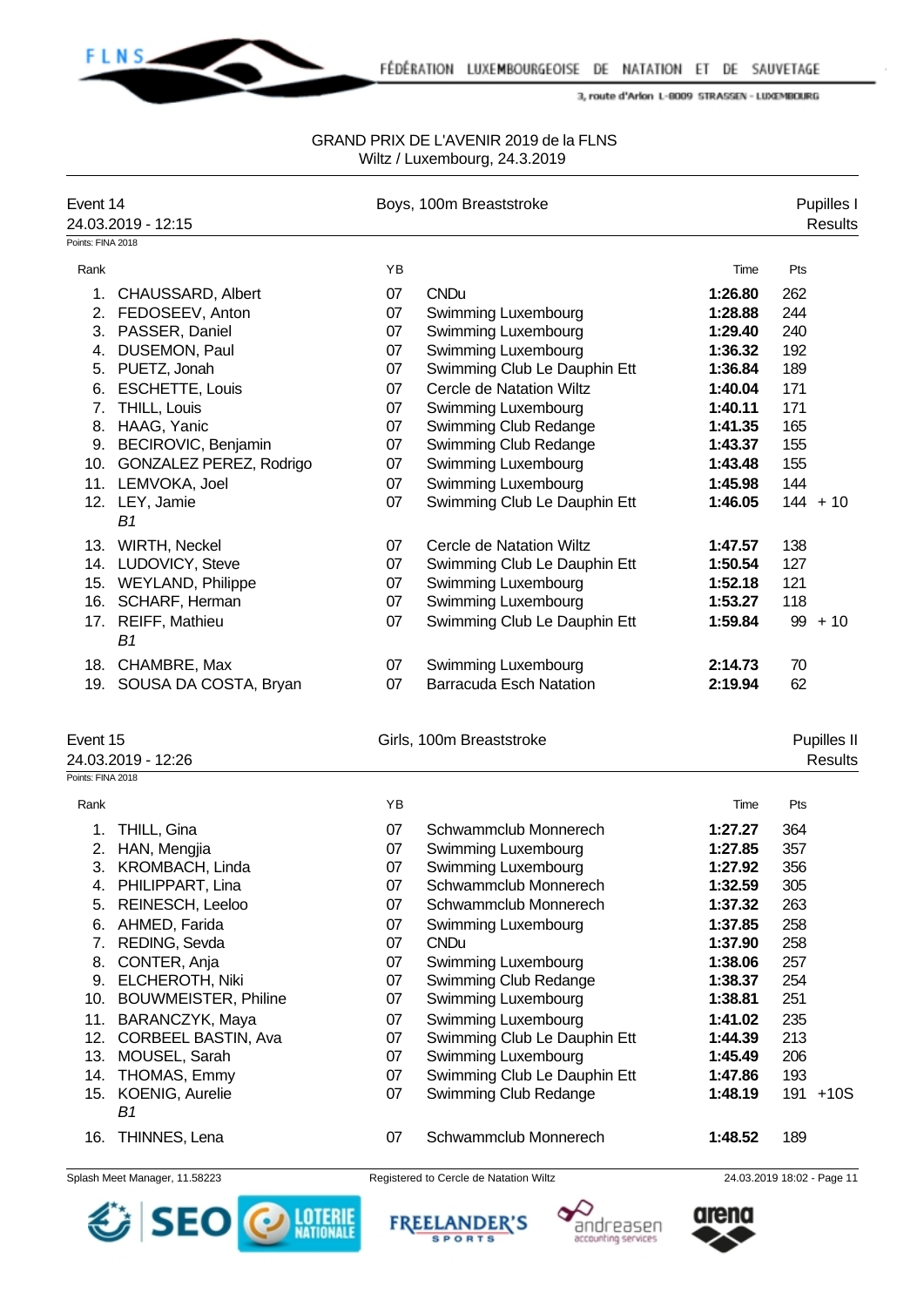

### GRAND PRIX DE L'AVENIR 2019 de la FLNS Wiltz / Luxembourg, 24.3.2019

# Event 15, Girls, 100m Breaststroke, Pupilles II

| Rank       |                           | ΥB |                              | Time    | Pts |
|------------|---------------------------|----|------------------------------|---------|-----|
| 17.        | NTAGANDA, Sophie          | 07 | Swimming Luxembourg          | 1:48.81 | 188 |
| 18.        | CONTE, Camilla            | 07 | Schwammclub Monnerech        | 1:51.44 | 175 |
| 19.        | <b>FUCCI, Margherita</b>  | 07 | Schwammclub Monnerech        | 1:53.06 | 167 |
| 20.        | SELMANOVIC, Amina         | 07 | Schwammclub Deifferdang      | 1:57.81 | 148 |
| 21.        | GRAFFE, Lou               | 07 | Swimming Luxembourg          | 2:02.29 | 132 |
| 22.        | <b>BALDINI, Benedetta</b> | 07 | Schwammclub Monnerech        | 2:02.94 | 130 |
| 23.        | SCHOTT, Laury             | 07 | Cercle Nautique Echternach   | 2:10.99 | 107 |
| 24.        | GUTH, Sophie              | 07 | Swimming Club Le Dauphin Ett | 2:14.86 | 98  |
| <b>WDR</b> | MOTLOVA, Ema              | 07 | Swimming Luxembourg          |         |     |
| WDR        | STALAUSKAITE, leva        | 07 | Swimming Luxembourg          |         |     |
|            | WDR CICCONE, Adele        | 07 | Swimming Club Le Dauphin Ett |         |     |

Event 16 **Boys, 100m Breaststroke Boys, 100m Breaststroke Pupilles II** 

24.03.2019 - 12:43 Results

| Points: FINA 2018 |                                   |     |                              |         |         |
|-------------------|-----------------------------------|-----|------------------------------|---------|---------|
| Rank              |                                   | YB. |                              | Time    | Pts     |
|                   | <b>CALMES, Nicolas</b>            | 06  | Schwammclub Monnerech        | 1:25.30 | 277     |
| 2.                | RIKKERT, Thijmen                  | 06  | Swimming Luxembourg          | 1:26.53 | 265     |
| 3.                | MOOG, Mathis                      | 06  | Swimming Luxembourg          | 1:30.49 | 232     |
| 4.                | TUCHILA, Ionut Alexandru          | 06  | Swimming Luxembourg          | 1:32.55 | 216     |
| 5.                | <b>HOLLERICH, Tom</b>             | 06  | Swimming Club Le Dauphin Ett | 1:33.41 | 210     |
| 6.                | PEUSCH, Kevin                     | 06  | Swimming Luxembourg          | 1:35.90 | 194     |
| 7.                | JAAS, Tom                         | 06  | Swimming Club Le Dauphin Ett | 1:38.02 | 182     |
| 8.                | JAAS, Joe                         | 06  | Swimming Club Le Dauphin Ett | 1:39.22 | 176     |
| 9.                | WESTER, Ben                       | 06  | <b>CNDu</b>                  | 1:40.25 | 170     |
| 10.               | BOZONCA, Gabriel                  | 06  | Schwammclub Deifferdang      | 1:40.33 | 170     |
| 11.               | MILANOVSKI, Stefan                | 06  | Swimming Luxembourg          | 1:42.20 | 161     |
| 12.               | STOFFEL, Poli                     | 06  | Cercle de Natation Wiltz     | 1:57.40 | 106     |
| 13.               | MORNET, Alban                     | 06  | Swimming Club Le Dauphin Ett | 2:05.71 | 86      |
|                   | 14. TEXEIRA GRAVELOS, Diogo<br>B6 | 06  | Swimming Club Redange        | 2:09.99 | 78 +10S |
| 15.               | OUMINA, Ziad                      | 06  | Barracuda Esch Natation      | 2:10.70 | 77      |





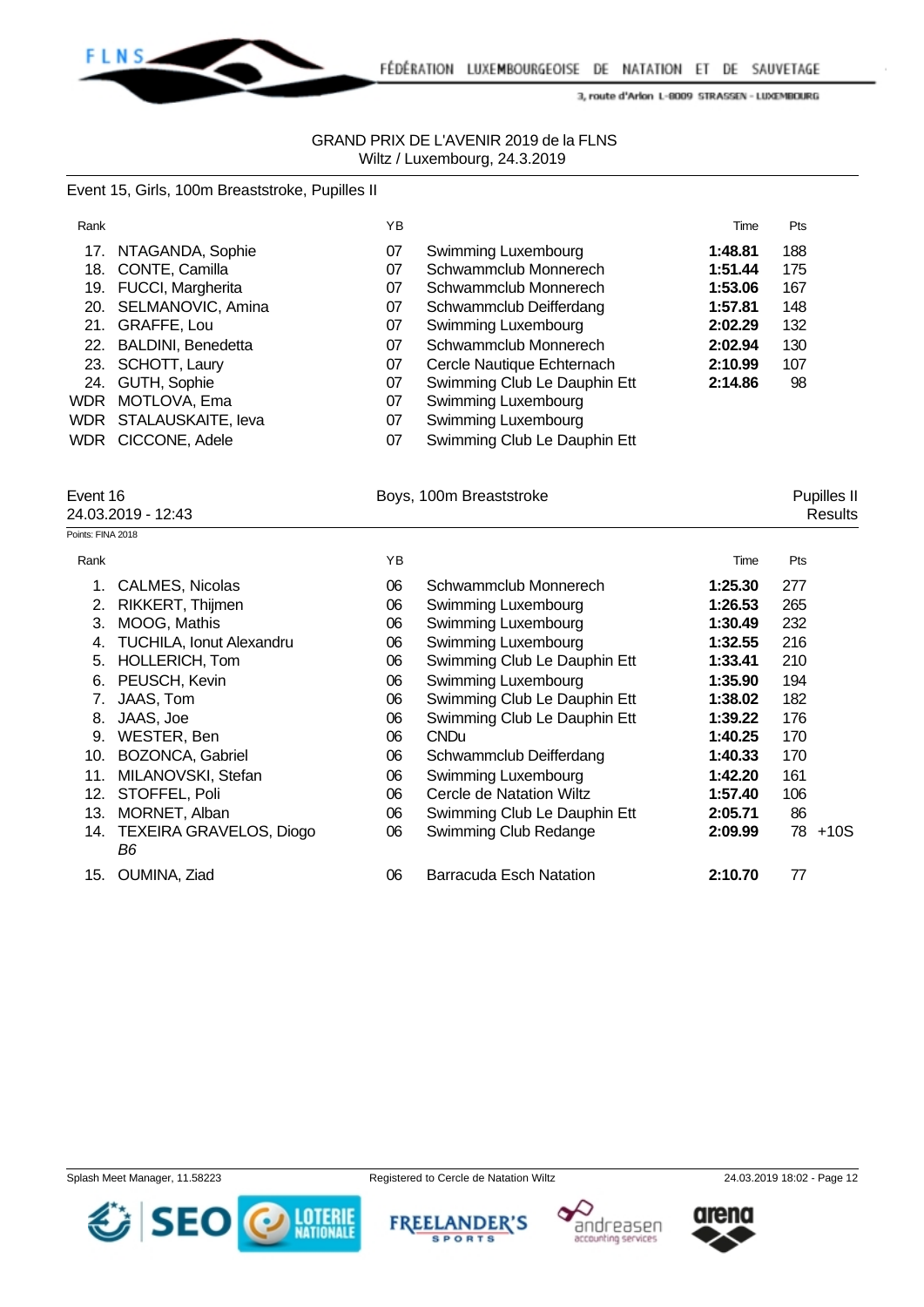

#### GRAND PRIX DE L'AVENIR 2019 de la FLNS Wiltz / Luxembourg, 24.3.2019

# 2 - Nachmittags 24.03.2019 - 14:30

| Event 17          | 24.03.2019 - 14:30           |    | Girls, 100m Freestyle        |         | Pupilles I<br><b>Results</b> |
|-------------------|------------------------------|----|------------------------------|---------|------------------------------|
| Points: FINA 2018 |                              |    |                              |         |                              |
| Rank              |                              | YB |                              | Time    | Pts                          |
| 1.                | <b>BLESES, Joyce</b>         | 08 | Swimming Club Le Dauphin Ett | 1:09.08 | 384                          |
| 2.                | HRIC, Nina                   | 08 | Swimming Luxembourg          | 1:09.97 | 370                          |
| 3.                | <b>SCHOLER, Amelie</b>       | 08 | Swimming Luxembourg          | 1:11.05 | 353                          |
| 4.                | OLIVERO, Francesca           | 08 | Swimming Luxembourg          | 1:16.22 | 286                          |
| 5.                | CALMES, Liz                  | 08 | Schwammclub Monnerech        | 1:17.11 | 276                          |
| 6.                | BOUWMEISTER, Annebelle       | 08 | Swimming Luxembourg          | 1:22.79 | 223                          |
| 7.                | <b>AVEZ, Paule Audrey</b>    | 08 | Cercle Nautique Petange      | 1:24.46 | 210                          |
| 8.                | GHIRELLI, Lynn               | 08 | Swimming Club Le Dauphin Ett | 1:24.84 | 207                          |
| 9.                | MARTUCCI, Sofia              | 08 | Schwammclub Deifferdang      | 1:25.07 | 206                          |
|                   | 10. DONDELINGER, Elisa       | 08 | Swimming Luxembourg          | 1:26.52 | 195                          |
|                   | 11. ALBERS, Emely            | 08 | Swimming Club Le Dauphin Ett | 1:26.66 | 194                          |
|                   | 12. SCHILTZ, Amelie          | 08 | Cercle Nautique Echternach   | 1:27.63 | 188                          |
|                   | 13. STRASSER, Amelie         | 08 | Swimming Club Le Dauphin Ett | 1:33.49 | 155                          |
|                   | 14. BOUWMEISTER, Yfke        | 08 | Swimming Luxembourg          | 1:34.52 | 150                          |
|                   | 15. PIEPOLYTE, Ema           | 08 | Swimming Luxembourg          | 1:34.73 | 149                          |
|                   | 16. ROUSSEAU, Clara          | 08 | Cercle de Natation Wiltz     | 1:36.61 | 140                          |
|                   | 17. HILKHUIJSEN, Sarah       | 08 | Cercle Nautique Echternach   | 1:40.67 | 124                          |
|                   | 18. PASA, Sofia              | 08 | Swimming Luxembourg          | 1:41.80 | 120                          |
|                   | 19. FERREIRA ANAU, Margerida | 08 | Cercle de Natation Wiltz     | 1:55.16 | 83                           |
|                   | 20. AKASBI, Lyna<br>G2       | 08 | Cercle de Natation Wiltz     | 1:59.73 | $73 + 10s$                   |
|                   | 21. TESSARO, Laura           | 08 | Swimming Club Le Dauphin Ett | 2:03.55 | 67                           |
|                   | 22. MEYER, Julie             | 08 | Cercle de Natation Wiltz     | 2:15.77 | 50                           |
|                   | DNS WAGNER, Caroline         | 08 | <b>CNDu</b>                  |         |                              |
|                   | WDR SCHMITZ, Misha           | 08 | Cercle Nautique Echternach   |         |                              |
|                   | WDR PEIFFER, Noemie          | 08 | Schwammclub Monnerech        |         |                              |
| Event 18          | 24.03.2019 - 14:44           |    | Boys, 100m Freestyle         |         | Pupilles I<br><b>Results</b> |
| Points: FINA 2018 |                              |    |                              |         |                              |
| Rank              |                              | ΥB |                              | Time    | Pts                          |
| 1.                | CHAUSSARD, Albert            | 07 | <b>CNDu</b>                  | 1:07.33 | 297                          |
| 2.                | <b>ESCHETTE, Louis</b>       | 07 | Cercle de Natation Wiltz     | 1:08.06 | 287                          |
| 3.                | FEDOSEEV, Anton              | 07 | Swimming Luxembourg          | 1:08.41 | 283                          |
| 4.                | GONZALEZ PEREZ, Rodrigo      | 07 | Swimming Luxembourg          | 1:12.52 | 237                          |
| 5.                | LEY, Jamie                   | 07 | Swimming Club Le Dauphin Ett | 1:13.42 | 229                          |
| 6.                | <b>WEYLAND, Philippe</b>     | 07 | Swimming Luxembourg          | 1:14.38 | 220                          |
| 7.                | THILL, Louis                 | 07 | Swimming Luxembourg          | 1:15.25 | 213                          |
| 8.                | HAAG, Yanic                  | 07 | Swimming Club Redange        | 1:15.43 | 211                          |
| 9.                | PASSER, Daniel               | 07 | Swimming Luxembourg          | 1:17.57 | 194                          |
| 10.               | DUSEMON, Paul                | 07 | Swimming Luxembourg          | 1:19.41 | 181                          |
|                   |                              |    |                              |         |                              |





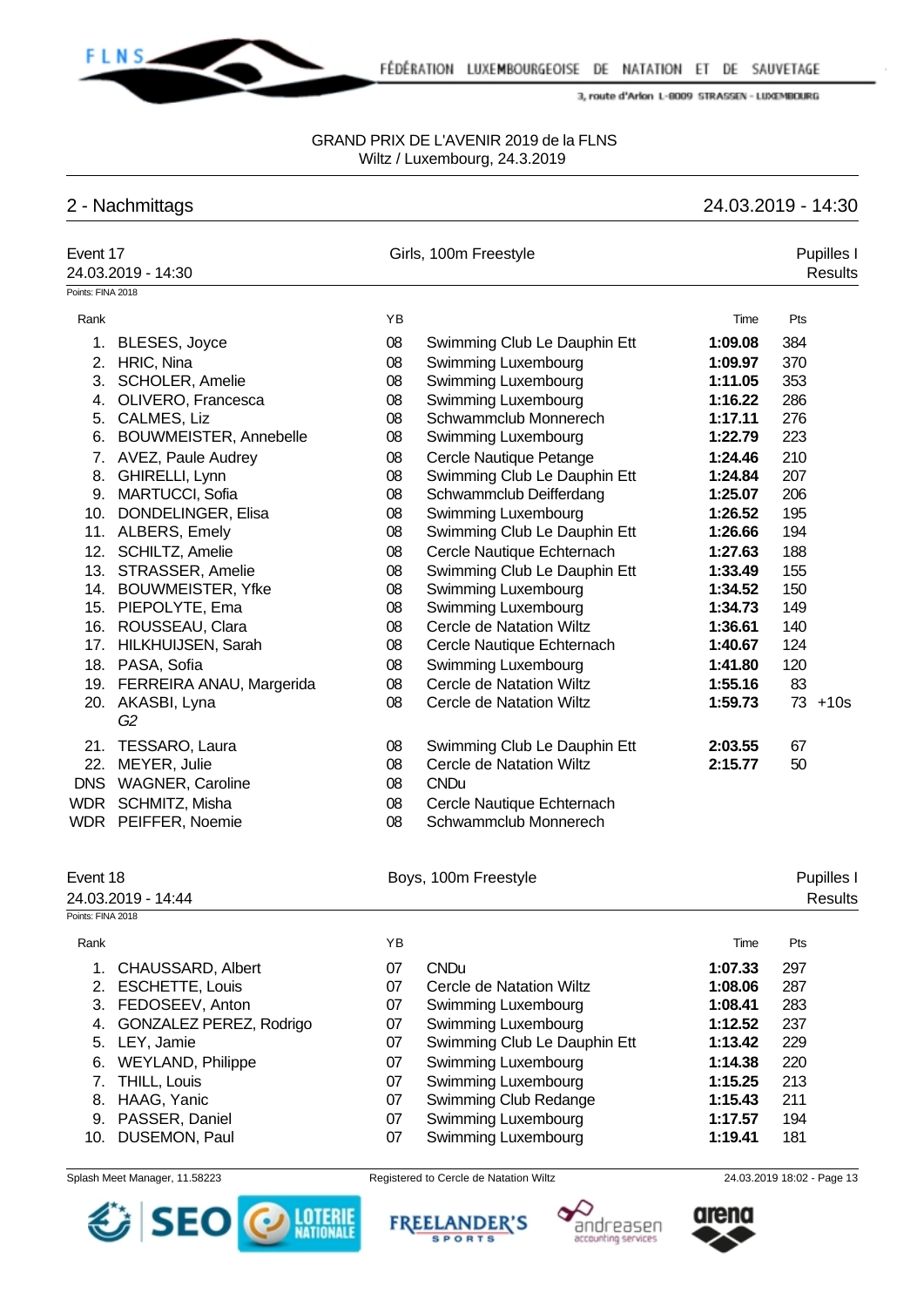

### GRAND PRIX DE L'AVENIR 2019 de la FLNS Wiltz / Luxembourg, 24.3.2019

|                   | Event 18, Boys, 100m Freestyle, Pupilles I |    |                                |         |             |
|-------------------|--------------------------------------------|----|--------------------------------|---------|-------------|
| Rank              |                                            | YB |                                | Time    | Pts         |
|                   | 11. BECIROVIC, Benjamin                    | 07 | Swimming Club Redange          | 1:21.55 | 167         |
|                   | 12. PUETZ, Jonah                           | 07 | Swimming Club Le Dauphin Ett   | 1:21.77 | 166         |
|                   | 13. LEMVOKA, Joel                          | 07 | Swimming Luxembourg            | 1:23.48 | 156         |
|                   | 14. SCHARF, Herman                         | 07 | Swimming Luxembourg            | 1:24.58 | 150         |
|                   | 15. SOUSA DA COSTA, Bryan                  | 07 | <b>Barracuda Esch Natation</b> | 1:25.62 | 144         |
|                   | 16. WIRTH, Neckel                          | 07 | Cercle de Natation Wiltz       | 1:25.79 | 143         |
|                   | 17. REIFF, Mathieu                         | 07 | Swimming Club Le Dauphin Ett   | 1:30.41 | 122         |
|                   | 18. LUDOVICY, Steve                        | 07 | Swimming Club Le Dauphin Ett   | 1:32.41 | 115         |
|                   | 19. CHAMBRE, Max                           | 07 | Swimming Luxembourg            | 1:41.12 | 87          |
| Event 19          |                                            |    | Girls, 100m Freestyle          |         | Pupilles II |
|                   | 24.03.2019 - 14:53                         |    |                                |         | Results     |
| Points: FINA 2018 |                                            |    |                                |         |             |
| Rank              |                                            | YB |                                | Time    | Pts         |
|                   | 1. HAN, Mengjia                            | 07 | Swimming Luxembourg            | 1:04.46 | 473         |
|                   | 2. PHILIPPART, Lina                        | 07 | Schwammclub Monnerech          | 1:06.23 | 436         |
|                   | 3. REINESCH, Leeloo                        | 07 | Schwammclub Monnerech          | 1:08.38 | 396         |
|                   | 4. KROMBACH, Linda                         | 07 | Swimming Luxembourg            | 1:10.10 | 368         |
| 5.                | THILL, Gina                                | 07 | Schwammclub Monnerech          | 1:11.43 | 348         |
|                   | 6. REDING, Sevda                           | 07 | <b>CNDu</b>                    | 1:13.03 | 325         |
|                   | 7. KOENIG, Aurelie                         | 07 | Swimming Club Redange          | 1:13.27 | 322         |
|                   | 8. NTAGANDA, Sophie                        | 07 | Swimming Luxembourg            | 1:14.37 | 308         |
|                   | 9. ELCHEROTH, Niki                         | 07 | Swimming Club Redange          | 1:15.24 | 297         |
|                   | 10. BOUWMEISTER, Philine                   | 07 | Swimming Luxembourg            | 1:16.57 | 282         |
|                   | 11. CONTER, Anja                           | 07 | Swimming Luxembourg            | 1:17.88 | 268         |
|                   | 12. MOUSEL, Sarah                          | 07 | Swimming Luxembourg            | 1:19.15 | 255         |
|                   | 13. AHMED, Farida                          | 07 | Swimming Luxembourg            | 1:19.40 | 253         |
|                   | 14. THINNES, Lena                          | 07 | Schwammclub Monnerech          | 1:23.04 | 221         |
|                   | 15. CONTE, Camilla                         | 07 | Schwammclub Monnerech          | 1:25.86 | 200         |
|                   | 16. BARANCZYK, Maya                        | 07 | Swimming Luxembourg            | 1:26.14 | 198         |
|                   | 17. CORBEEL BASTIN, Ava                    | 07 | Swimming Club Le Dauphin Ett   | 1:28.51 | 182         |
|                   | 18. FUCCI, Margherita                      | 07 | Schwammclub Monnerech          | 1:30.31 | 172         |
|                   | 19. BALDINI, Benedetta                     | 07 | Schwammclub Monnerech          | 1:31.82 | 163         |
| 20.               | THOMAS, Emmy                               | 07 | Swimming Club Le Dauphin Ett   | 1:33.24 | 156         |
| 21.               | SELMANOVIC, Amina                          | 07 | Schwammclub Deifferdang        | 1:38.10 | 134         |
| 22.               | SCHOTT, Laury                              | 07 | Cercle Nautique Echternach     | 1:39.34 | 129         |
| 23.               | GUTH, Sophie                               | 07 | Swimming Club Le Dauphin Ett   | 1:48.92 | 98          |
| 24.               | GRAFFE, Lou                                | 07 | Swimming Luxembourg            | 1:51.48 | 91          |
| <b>WDR</b>        | MOTLOVA, Ema                               | 07 | Swimming Luxembourg            |         |             |
| WDR               | STALAUSKAITE, leva                         | 07 | Swimming Luxembourg            |         |             |

- 
- WDR CICCONE, Adele 07 Swimming Club Le Dauphin Ett









andreasen

accounting services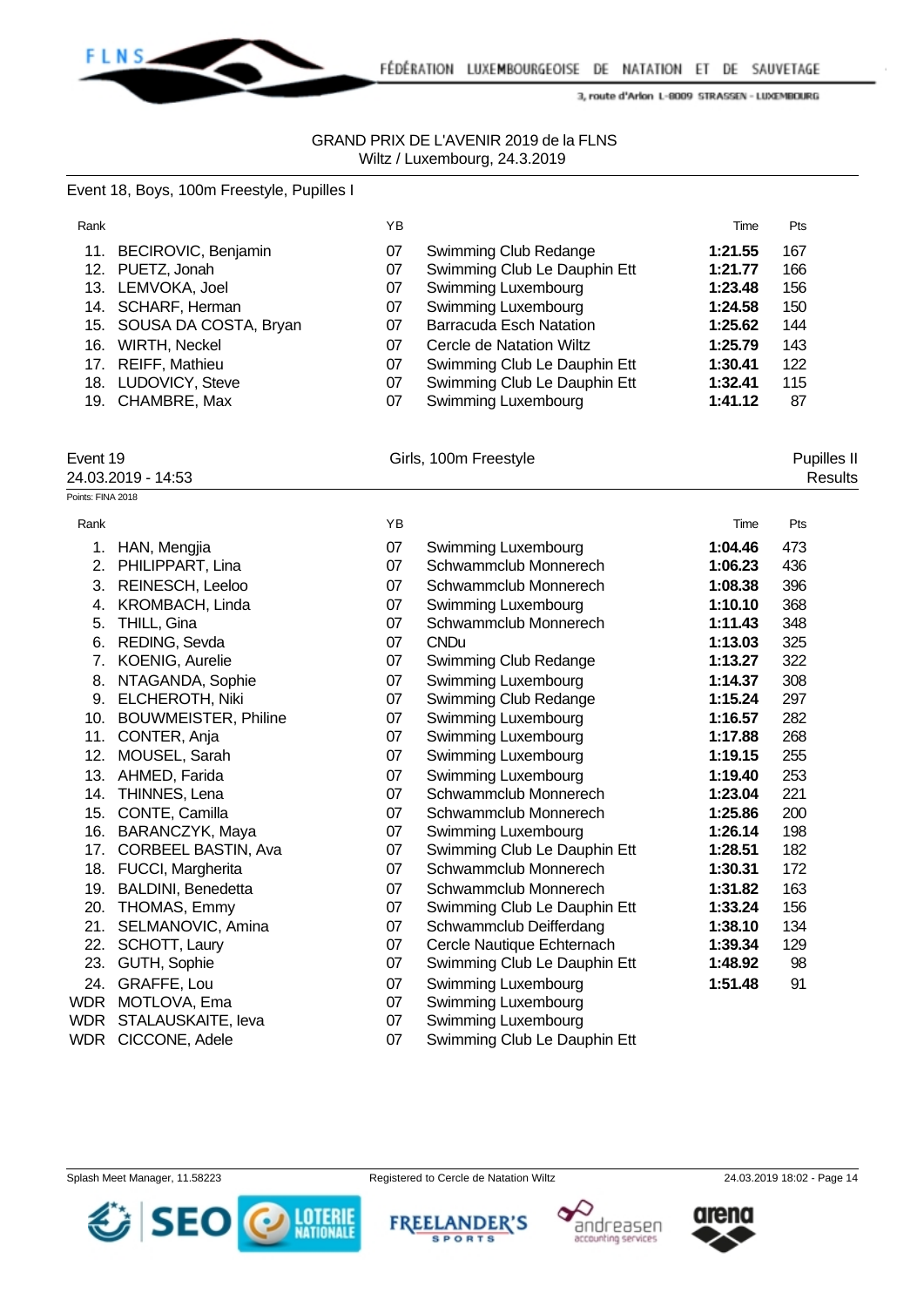

| Event 20          |                                         |          | Boys, 100m Freestyle                                |                    | Pupilles II    |
|-------------------|-----------------------------------------|----------|-----------------------------------------------------|--------------------|----------------|
|                   | 24.03.2019 - 15:08                      |          |                                                     |                    | Results        |
| Points: FINA 2018 |                                         |          |                                                     |                    |                |
| Rank              |                                         | YB       |                                                     | Time               | Pts            |
| 1.                | PEUSCH, Kevin                           | 06       | Swimming Luxembourg                                 | 1:05.13            | 328            |
| 2.                | CALMES, Nicolas                         | 06       | Schwammclub Monnerech                               | 1:07.59            | 293            |
|                   | 3. MOOG, Mathis                         | 06       | Swimming Luxembourg                                 | 1:07.79            | 291            |
| 4.                | RIKKERT, Thijmen                        | 06       | Swimming Luxembourg                                 | 1:08.08            | 287            |
| 5.                | WESTER, Ben                             | 06       | <b>CNDu</b>                                         | 1:08.74            | 279            |
|                   | 6. HOLLERICH, Tom                       | 06       | Swimming Club Le Dauphin Ett                        | 1:09.30            | 272            |
| 7.                | JAAS, Tom                               | 06       | Swimming Club Le Dauphin Ett                        | 1:12.32            | 239            |
|                   | 8. TUCHILA, Ionut Alexandru             | 06       | Swimming Luxembourg                                 | 1:12.71            | 236            |
|                   | 9. BOZONCA, Gabriel                     | 06       | Schwammclub Deifferdang                             | 1:13.87            | 225            |
|                   | 10. MILANOVSKI, Stefan                  | 06       | Swimming Luxembourg                                 | 1:14.30            | 221            |
|                   | 11. JAAS, Joe                           | 06       | Swimming Club Le Dauphin Ett                        | 1:15.80            | 208            |
|                   | 12. TEXEIRA GRAVELOS, Diogo             | 06       | Swimming Club Redange                               | 1:29.18            | 127            |
|                   | 13. STOFFEL, Poli                       | 06       | Cercle de Natation Wiltz                            | 1:32.14            | 116            |
|                   | 14. OUMINA, Ziad                        | 06       | <b>Barracuda Esch Natation</b>                      | 1:35.64            | 103            |
|                   | 15. MORNET, Alban                       | 06       | Swimming Club Le Dauphin Ett                        | 1:36.22            | 101 +10S       |
|                   | G1                                      |          |                                                     |                    |                |
|                   | WDR BADZIUK FERNANDES, Leonid Daniel 06 |          | Cercle Nautique Petange                             |                    |                |
|                   | WDR MOVILIA, Alberto Gabriele           | 06       | Cercle Nautique Petange                             |                    |                |
|                   |                                         |          |                                                     |                    |                |
|                   |                                         |          |                                                     |                    |                |
| Event 21          |                                         |          | Girls, 100m Breaststroke                            |                    | 9 - 10 years   |
|                   | 24.03.2019 - 15:17                      |          |                                                     |                    | <b>Results</b> |
|                   |                                         |          |                                                     |                    |                |
| Rank              |                                         | YB       |                                                     | Time               | Pts            |
| Points: FINA 2018 | Poussins II, 10 Jahre                   |          |                                                     |                    |                |
|                   |                                         |          |                                                     | 1:38.04            | 257            |
| 2.                | 1. GRUJIC-MARTINS, Teodora              | 09<br>09 | Swimming Luxembourg                                 | 1:47.82            | 193            |
| 3.                | KROMBACH, Eva                           | 09       | Swimming Luxembourg                                 | 1:48.59            | 189            |
| 4.                | MILANOVSKA, Maja<br>CONSTANTIN, Sophia  | 09       | Swimming Luxembourg<br>Swimming Luxembourg          | 1:51.20            | 176            |
| 5.                |                                         | 09       |                                                     | 1:51.47            |                |
|                   | GOERGEN, Lea-Marie                      | 09       | Cercle Nautique Echternach<br>Schwammclub Monnerech | 1:51.95            | 175<br>172     |
| 7.                | 6. REUTER, Tamara<br>POELS, Klara-Luisa | 09       | Swimming Luxembourg                                 | 1:52.71            | 169            |
|                   | 8. FEINEN, Zohra                        | 09       | Swimming Club Le Dauphin Ett                        | 1:56.43            | 153            |
|                   | 9. PHILIPPART, Enny                     | 09       | Schwammclub Monnerech                               | 1:56.80            | 152            |
|                   | 10. PRENTIC, Anela                      | 09       |                                                     |                    | 143            |
|                   | 11. FRADET, Maelle                      | 09       | Schwammclub Deifferdang<br>Schwammclub Deifferdang  | 1:59.09<br>2:06.14 | 120            |
|                   | 12. RIVELLINI, Frida                    | 09       | Swimming Luxembourg                                 | 2:12.52            | 104            |
|                   | 13. NOTHUM, June                        | 09       | Swimming Club Redange                               | 2:13.03            | 103            |
|                   | 14. OLINGER, Lilli                      | 09       | Cercle de Natation Wiltz                            | 2:13.41            | 102            |
|                   | 15. SMITH, Josephine                    | 09       | Swimming Club Redange                               | 2:15.68            | 97             |
|                   | 16. OLIVEIRA, Anae                      | 09       | <b>Cercle de Natation Wiltz</b>                     | 2:18.61            | 91             |
|                   | 17. PACHECO DE SOUSA, Yara              | 09       | <b>CNDu</b>                                         | 2:20.85            | 86             |
|                   | 18. MALATESTA, Marta                    | 09       | Swimming Luxembourg                                 | 2:27.18            | 76 +10S        |









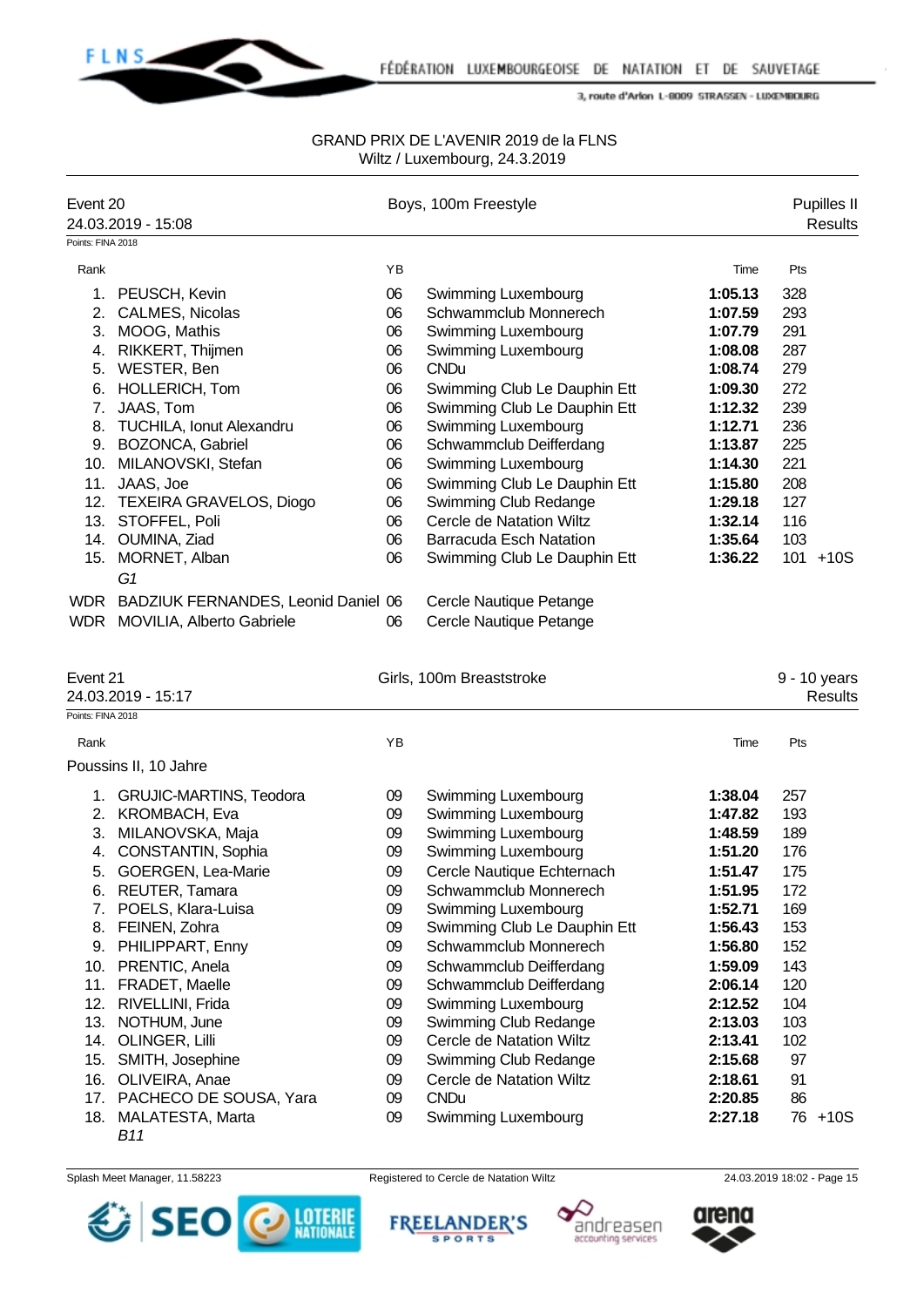

# GRAND PRIX DE L'AVENIR 2019 de la FLNS Wiltz / Luxembourg, 24.3.2019

|      | Event 21, Girls, 100m Breaststroke, Poussins II, 10 Jahre |    |                              |         |            |
|------|-----------------------------------------------------------|----|------------------------------|---------|------------|
| Rank |                                                           | YB |                              | Time    | Pts        |
|      | 19. RANCITELLI, Ayleen<br>B11                             | 09 | Schwammclub Monnerech        | 2:53.25 | $46 + 10S$ |
| 20.  | DAMA, Nentha                                              | 09 | Cercle de Natation Wiltz     | 3:05.54 | 37         |
|      | Poussins I, 9 Jahre                                       |    |                              |         |            |
| 1.   | LEONARD, Leni                                             | 10 | Swimming Luxembourg          | 1:51.78 | 173        |
| 2.   | <b>BOUWMEISTER, Julianne</b>                              | 10 | Swimming Luxembourg          | 1:57.63 | 148        |
| 3.   | <b>BARTHEL, Emma</b>                                      | 10 | Swimming Club Redange        | 2:03.04 | 130        |
|      | 4. PAVELEK, Mira<br>B14                                   | 10 | Swimming Luxembourg          | 2:12.00 | 105 +10S   |
|      | 5. DONDELINGER, Eila                                      | 10 | Swimming Club Le Dauphin Ett | 2:21.94 | 84         |
| 6.   | CHIAIA, Vita<br>B4                                        | 10 | Schwammclub Monnerech        | 2:46.44 | $52 + 10S$ |
| 7.   | BLAU-ARAUJO, Aurelie Alicia<br>B14                        | 10 | Cercle de Natation Wiltz     | 3:03.41 | $39 + 10S$ |

| Event 22          | 24.03.2019 - 15:36                     |    | Boys, 100m Breaststroke      |         | 10 - 11 years | <b>Results</b> |
|-------------------|----------------------------------------|----|------------------------------|---------|---------------|----------------|
| Points: FINA 2018 |                                        |    |                              |         |               |                |
| Rank              |                                        | YB |                              | Time    | Pts           |                |
|                   | Poussins II, 11 Jahre                  |    |                              |         |               |                |
| 1.                | ORTIZ BOGDANOV, Pablo                  | 08 | Swimming Luxembourg          | 1:34.23 | 205           |                |
| 2.                | SAMMARCO, Andrea                       | 08 | Swimming Luxembourg          | 1:36.27 | 192           |                |
| 3.                | VISSER, Mats                           | 08 | Swimming Club Le Dauphin Ett | 1:41.41 | 164           |                |
| 4.                | ANISKO, Leonard                        | 08 | Cercle Nautique Petange      | 1:47.18 | 139           |                |
| 5.                | KRIES, Leo                             | 08 | Swimming Luxembourg          | 1:47.26 | 139           |                |
| 6.                | VIGUIER, Evan<br>B1                    | 08 | <b>Swimming Luxembourg</b>   | 1:47.68 |               | $137 + 10S$    |
| 7.                | MOOG, Jules                            | 08 | <b>Swimming Luxembourg</b>   | 1:48.93 | 133           |                |
| 8.                | <b>BOURG, Nicolas</b><br><b>B14</b>    | 08 | Swimming Luxembourg          | 1:50.34 |               | $128 + 10S$    |
| 9.                | <b>METZLER, Charles</b>                | 08 | Swimming Luxembourg          | 1:52.47 | 120           |                |
| 10.               | SIEDLECKI, Michal                      | 08 | Swimming Luxembourg          | 1:54.23 | 115           |                |
| 11.               | GEORGIEV, Theodor                      | 08 | Swimming Luxembourg          | 1:55.12 | 112           |                |
| 12.               | FERREIRA, Noah                         | 08 | Cercle Nautique Echternach   | 1:58.28 | 103           |                |
| 13.               | KUNEN, Fynn                            | 08 | Swimming Luxembourg          | 1:58.31 | 103           |                |
| 14.               | STAICU, David-Andrei<br>G <sub>2</sub> | 08 | Swimming Club Le Dauphin Ett | 2:00.79 |               | 97 +10S        |
| 15.               | SABBOURI, Mathis                       | 08 | Swimming Luxembourg          | 2:01.52 | 95            |                |
| 16.               | SCHAEFFER, Dean                        | 08 | Cercle de Natation Wiltz     | 2:01.95 | 94            |                |
| 17.               | MELOUANE AMAHZOUNE, Adam               | 08 | Cercle de Natation Wiltz     | 2:02.26 | 94            |                |
| 18.               | MORAIS GRAVATO, Diogo                  | 08 | <b>CNDu</b>                  | 2:03.40 | 91            |                |
| 19.               | OUMINA, Reda                           | 08 | Barracuda Esch Natation      | 2:07.90 | 82            |                |







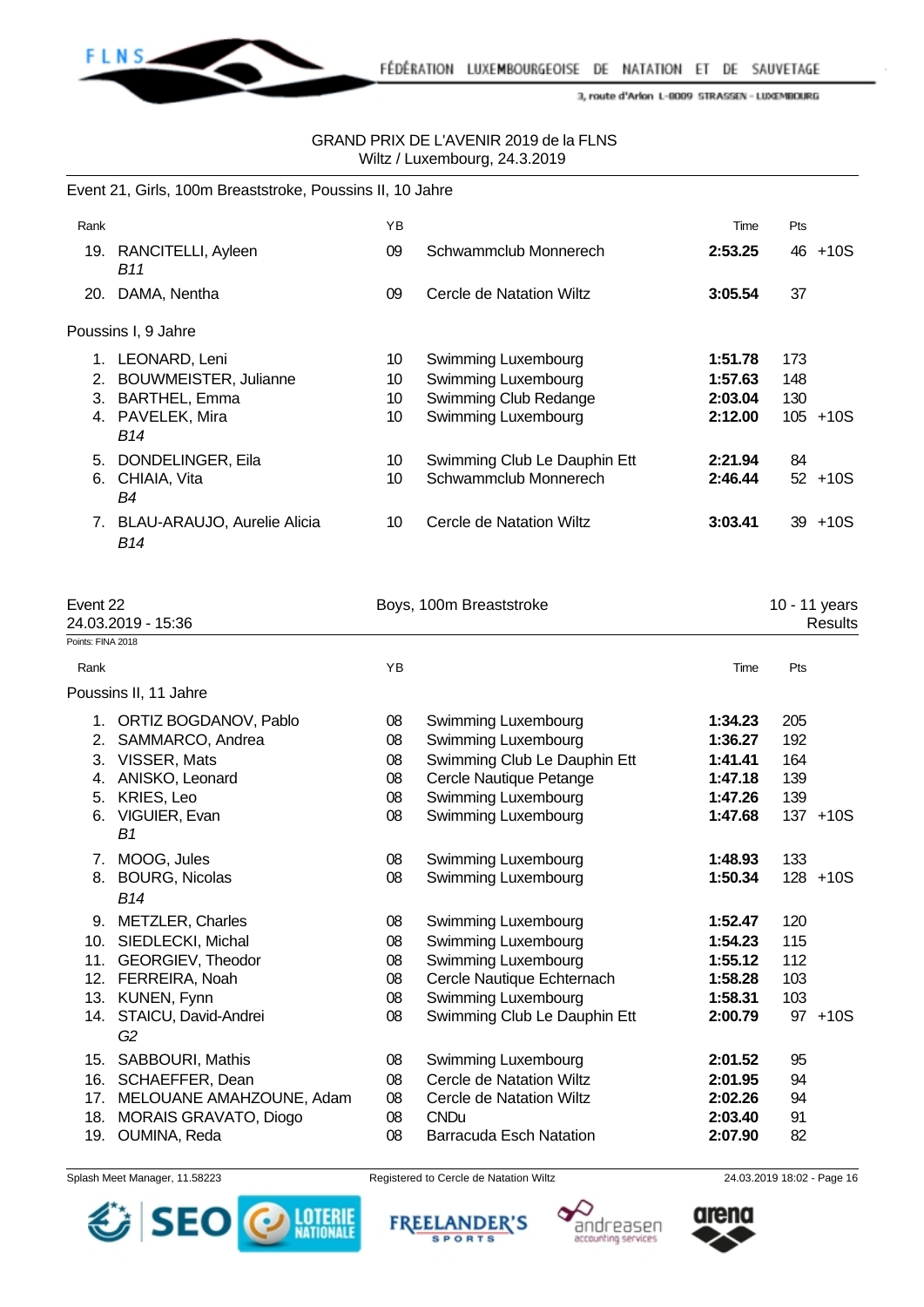

### GRAND PRIX DE L'AVENIR 2019 de la FLNS Wiltz / Luxembourg, 24.3.2019

|                   | Event 22, Boys, 100m Breaststroke, Poussins II, 11 Jahre |    |                              |         |     |                |
|-------------------|----------------------------------------------------------|----|------------------------------|---------|-----|----------------|
| Rank              |                                                          | YB |                              | Time    | Pts |                |
|                   | 20. POLIAKOV, Kim<br><b>B14</b>                          | 08 | Schwammclub Monnerech        | 2:24.74 |     | $56 + 10S$     |
|                   | DNS PIRET, Alexis                                        | 08 | Swimming Club Redange        |         |     |                |
|                   | DNS VALADAO FERREIRA, Tomas                              | 08 | Swimming Luxembourg          |         |     |                |
|                   | Poussins I, 10 Jahre                                     |    |                              |         |     |                |
|                   | 1. VALENTINI, Stefano                                    | 09 | Schwammclub Monnerech        | 1:48.03 | 136 |                |
|                   | 2. BORDAS, Anatole                                       | 09 | Schwammclub Monnerech        | 1:49.25 | 131 |                |
|                   | 3. BEHLIL, Alp                                           | 09 | Swimming Luxembourg          | 1:49.52 | 130 |                |
|                   | 4. REDING, Deyan                                         | 09 | <b>CNDu</b>                  | 1:51.11 | 125 |                |
|                   | 5. REINESCH, Inaki                                       | 09 | Schwammclub Deifferdang      | 1:51.73 | 123 |                |
|                   | 6. KIDD, Alexander                                       | 09 | Swimming Luxembourg          | 1:52.99 | 119 |                |
|                   | 7. MAIT-RABBI, Nizar                                     | 09 | Schwammclub Deifferdang      | 1:59.35 | 101 |                |
|                   | 8. ZAUSA, Giulio                                         | 09 | Schwammclub Monnerech        | 2:02.26 | 94  |                |
|                   | 9. TYMRAK, Martin                                        | 09 | Swimming Luxembourg          | 2:03.90 | 90  |                |
|                   | 10. TROIA REVERTE, Giacomo                               | 09 | Swimming Club Le Dauphin Ett | 2:05.22 | 87  |                |
|                   | 11. SAOUDAOUI, Akram                                     | 09 | Cercle Nautique Petange      | 2:08.82 | 80  |                |
|                   | 12. CALMES ZBINDEN, Chris                                | 09 | <b>CNDu</b>                  | 2:13.75 | 71  |                |
|                   | 13. FABER, Max                                           | 09 | Schwammclub Monnerech        | 2:14.73 | 70  |                |
|                   | 14. FALTZ, Aleksandar<br>G <sub>2</sub>                  | 09 | Swimming Club Le Dauphin Ett | 2:16.64 |     | 67 +10S        |
|                   | 15. SANTINI DE ALMEIDA, Nilson<br>B <sub>9</sub>         | 09 | Schwammclub Deifferdang      | 2:33.90 |     | 47 +10S        |
|                   | 16. DE ALMEIDA, Ethan<br>B <sub>8</sub>                  | 09 | Schwammclub Monnerech        | 3:25.12 |     | $19 + 10S$     |
|                   | WDR STALAUSKAS, Tadas                                    | 09 | Swimming Luxembourg          |         |     |                |
|                   | WDR OESCH, Noah                                          | 09 | Schwammclub Monnerech        |         |     |                |
| Event 23          |                                                          |    | Girls, 100m Medley           |         |     | Pupilles I     |
|                   | 24.03.2019 - 15:59                                       |    |                              |         |     | <b>Results</b> |
| Points: FINA 2018 |                                                          |    |                              |         |     |                |
| Rank              |                                                          | YB |                              | Time    | Pts |                |
| 1.                | <b>SCHOLER, Amelie</b>                                   | 08 | Swimming Luxembourg          | 1:21.38 | 334 |                |
| 2.                | <b>BLESES, Joyce</b>                                     | 08 | Swimming Club Le Dauphin Ett | 1:21.44 | 334 |                |
| 3.                | HRIC, Nina                                               | 08 | Swimming Luxembourg          | 1:22.94 | 316 |                |
| 4.                | CALMES, Liz                                              | 08 | Schwammclub Monnerech        | 1:25.85 | 285 |                |
| 5.                | OLIVERO, Francesca                                       | 08 | Swimming Luxembourg          | 1:26.05 | 283 |                |
| 6.                | AVEZ, Paule Audrey                                       | 08 | Cercle Nautique Petange      | 1:32.65 | 226 |                |
| 7.                | DONDELINGER, Elisa                                       | 08 | Swimming Luxembourg          | 1:33.42 | 221 |                |
| 8.                | SCHILTZ, Amelie                                          | 08 | Cercle Nautique Echternach   | 1:34.21 | 215 |                |

- 9. BOUWMEISTER, Annebelle 08 Swimming Luxembourg **1:35.95** 204
- 10. MARTUCCI, Sofia 08 Schwammclub Deifferdang **1:37.63** 193
- 11. ALBERS, Emely 08 Swimming Club Le Dauphin Ett **1:39.16** 185
- 12. GHIRELLI, Lynn 08 Swimming Club Le Dauphin Ett **1:40.25** 179
- 13. STRASSER, Amelie 08 Swimming Club Le Dauphin Ett **1:42.59** 167
- 







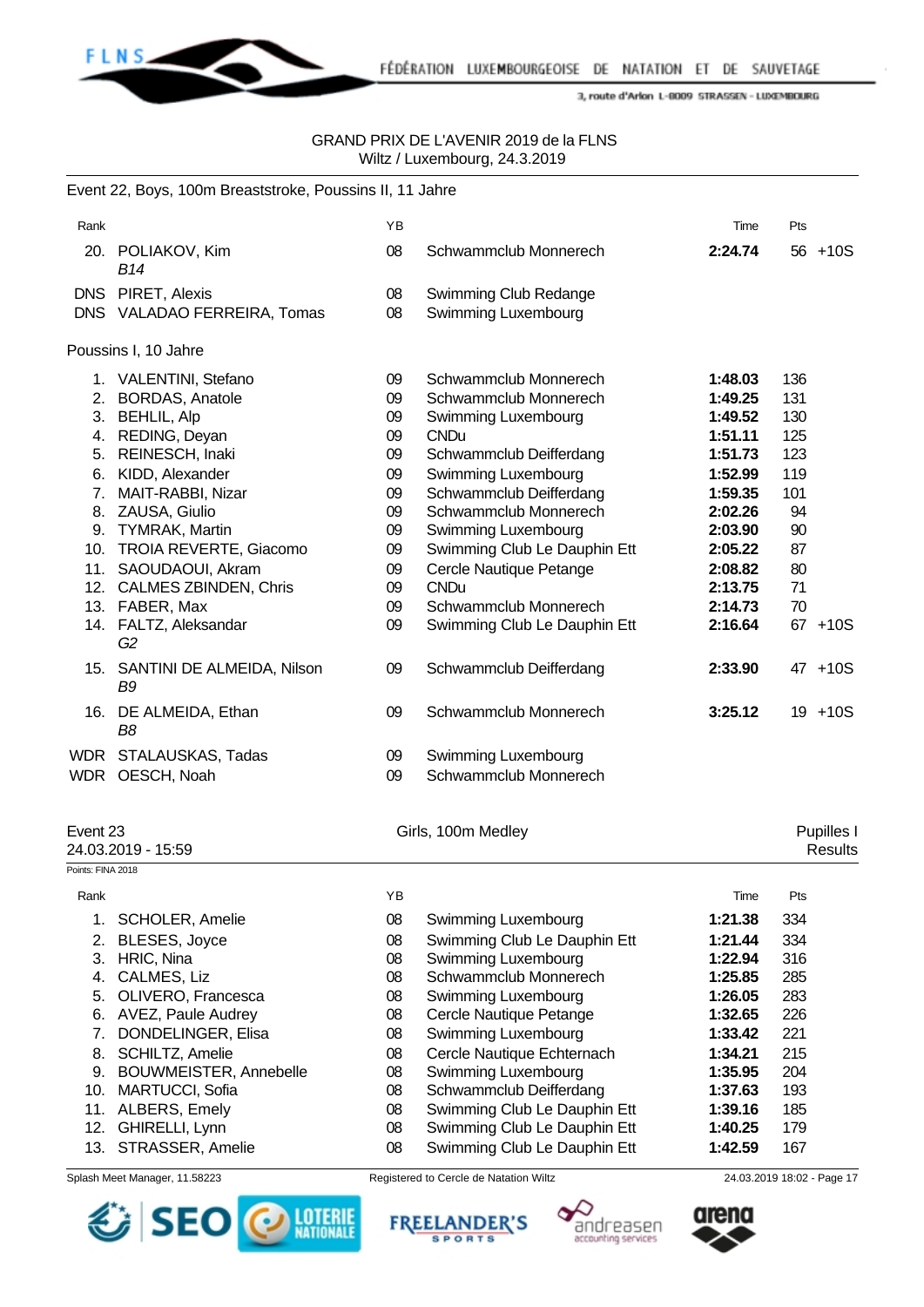

#### GRAND PRIX DE L'AVENIR 2019 de la FLNS Wiltz / Luxembourg, 24.3.2019

# Event 23, Girls, 100m Medley, Pupilles I

| Rank       |                           | YB |                              | Time    | Pts |             |
|------------|---------------------------|----|------------------------------|---------|-----|-------------|
| 14.        | <b>BOUWMEISTER, Yfke</b>  | 08 | Swimming Luxembourg          | 1:43.55 | 162 |             |
| 15.        | ROUSSEAU, Clara           | 08 | Cercle de Natation Wiltz     | 1:50.11 | 135 |             |
| 16.        | AKASBI, Lyna              | 08 | Cercle de Natation Wiltz     | 1:54.86 | 119 |             |
|            | PASA, Sofia               | 08 | Swimming Luxembourg          | 1:54.86 | 119 |             |
|            | 18. PIEPOLYTE, Ema        | 08 | Swimming Luxembourg          | 1:57.08 |     | $112 + 10S$ |
|            | P3                        |    |                              |         |     |             |
| 19.        | <b>HILKHUIJSEN, Sarah</b> | 08 | Cercle Nautique Echternach   | 1:58.37 | 108 |             |
| 20.        | FERREIRA ANAU, Margerida  | 08 | Cercle de Natation Wiltz     | 2:07.14 | 87  |             |
|            | 21. TESSARO, Laura        | 08 | Swimming Club Le Dauphin Ett | 2:09.53 | 83  |             |
| 22.        | MEYER, Julie              | 08 | Cercle de Natation Wiltz     | 2:40.53 | 43  | $+10S$      |
|            | P3                        |    |                              |         |     |             |
| <b>DNS</b> | <b>WAGNER, Caroline</b>   | 08 | <b>CNDu</b>                  |         |     |             |
| WDR        | SCHMITZ, Misha            | 08 | Cercle Nautique Echternach   |         |     |             |
|            | WDR PEIFFER, Noemie       | 08 | Schwammclub Monnerech        |         |     |             |

Event 24 **Boys, 100m Medley Boys, 100m Medley Pupilles I** 

| 24.03.2019 -<br>$-16:13$ | esults: |
|--------------------------|---------|
| Points: FINA 2018        |         |

| ints: FINA 2018 |                          |    |                              |         |               |
|-----------------|--------------------------|----|------------------------------|---------|---------------|
| Rank            |                          | ΥB |                              | Time    | Pts           |
| $1_{\cdot}$     | CHAUSSARD, Albert        | 07 | <b>CNDu</b>                  | 1:17.02 | 278           |
| 2.              | FEDOSEEV, Anton          | 07 | Swimming Luxembourg          | 1:17.54 | 272           |
| 3.              | <b>ESCHETTE, Louis</b>   | 07 | Cercle de Natation Wiltz     | 1:23.28 | 220           |
| 4.              | THILL, Louis             | 07 | Swimming Luxembourg          | 1:23.64 | 217           |
| 5.              | LEY, Jamie               | 07 | Swimming Club Le Dauphin Ett | 1:25.28 | 205           |
| 6.              | <b>WEYLAND, Philippe</b> | 07 | Swimming Luxembourg          | 1:25.92 | 200           |
| 7.              | PASSER, Daniel           | 07 | Swimming Luxembourg          | 1:26.00 | 200           |
| 8.              | DUSEMON, Paul            | 07 | <b>Swimming Luxembourg</b>   | 1:26.76 | 194           |
| 9.              | GONZALEZ PEREZ, Rodrigo  | 07 | Swimming Luxembourg          | 1:27.69 | 188           |
| 10.             | HAAG, Yanic              | 07 | Swimming Club Redange        | 1:28.17 | 185           |
| 11.             | PUETZ, Jonah             | 07 | Swimming Club Le Dauphin Ett | 1:33.49 | 155           |
| 12.             | <b>WIRTH, Neckel</b>     | 07 | Cercle de Natation Wiltz     | 1:34.00 | 153           |
| 13.             | BECIROVIC, Benjamin      | 07 | Swimming Club Redange        | 1:37.12 | 138           |
| 14.             | SCHARF, Herman           | 07 | Swimming Luxembourg          | 1:38.33 | 133           |
| 15.             | REIFF, Mathieu           | 07 | Swimming Club Le Dauphin Ett | 1:40.29 | 126           |
| 16.             | LUDOVICY, Steve          | 07 | Swimming Club Le Dauphin Ett | 1:42.83 | 117           |
| 17.             | LEMVOKA, Joel<br>M2      | 07 | Swimming Luxembourg          | 1:45.28 | 109<br>$+10s$ |
| 18.             | SOUSA DA COSTA, Bryan    | 07 | Barracuda Esch Natation      | 1:47.68 | 101           |
| 19.             | CHAMBRE, Max             | 07 | Swimming Luxembourg          | 1:56.19 | 81            |
|                 |                          |    |                              |         |               |

Splash Meet Manager, 11.58223 Registered to Cercle de Natation Wiltz 24.03.2019 18:02 - Page 18









andreasen

accounting services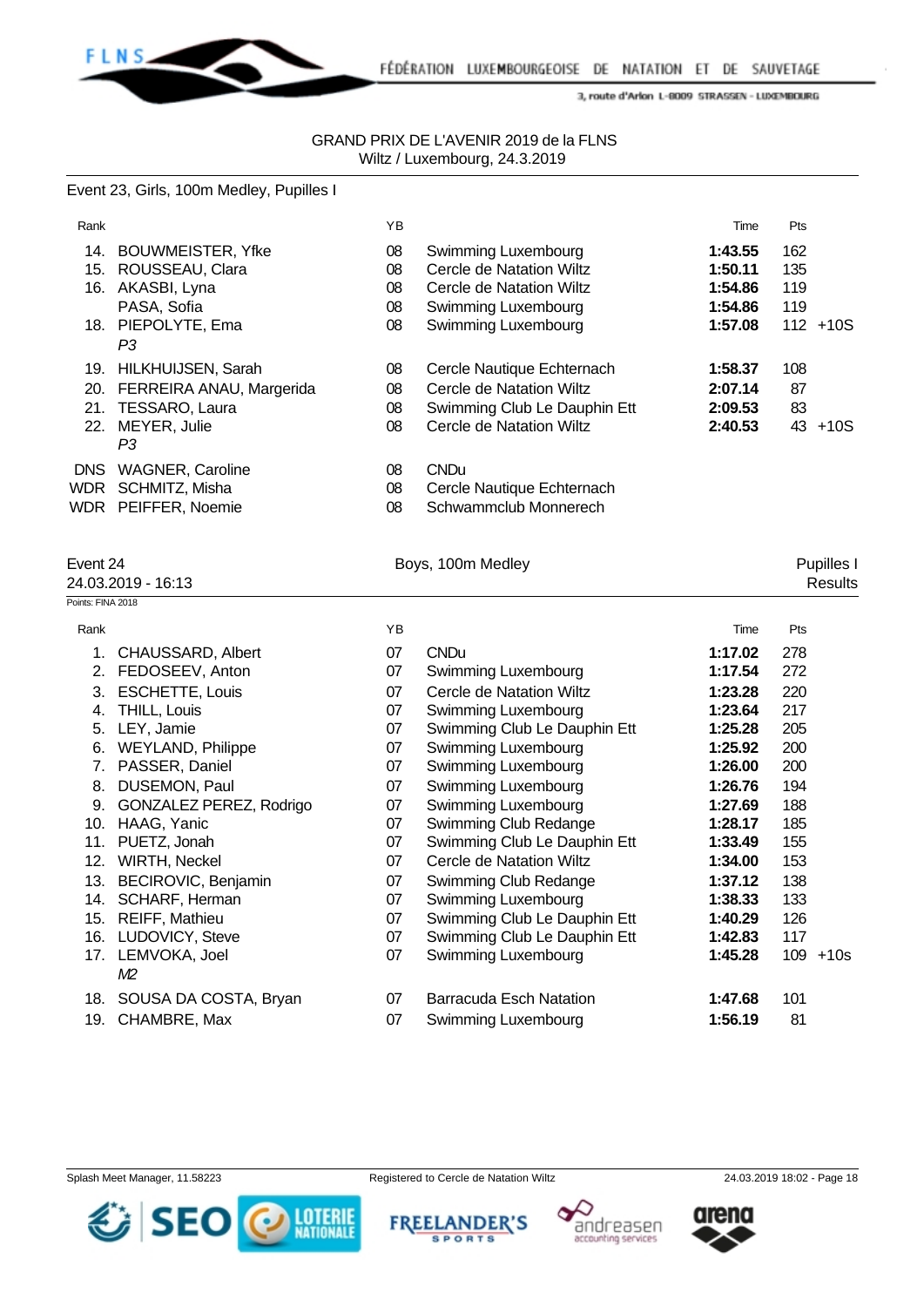

| Event 25          |                                 |    | Girls, 100m Medley                     |         | Pupilles II                   |
|-------------------|---------------------------------|----|----------------------------------------|---------|-------------------------------|
|                   | 24.03.2019 - 16:23              |    |                                        |         | <b>Results</b>                |
| Points: FINA 2018 |                                 |    |                                        |         |                               |
| Rank              |                                 | YB |                                        | Time    | Pts                           |
|                   | 1. HAN, Mengjia                 | 07 | Swimming Luxembourg                    | 1:14.46 | 437                           |
|                   | 2. KROMBACH, Linda              | 07 | Swimming Luxembourg                    | 1:18.32 | 375                           |
|                   | 3. REINESCH, Leeloo             | 07 | Schwammclub Monnerech                  | 1:18.40 | 374                           |
|                   | 4. THILL, Gina                  | 07 | Schwammclub Monnerech                  | 1:20.25 | 349                           |
|                   | 5. PHILIPPART, Lina             | 07 | Schwammclub Monnerech                  | 1:20.72 | 343                           |
| 6.                | REDING, Sevda                   | 07 | <b>CNDu</b>                            | 1:24.35 | 300                           |
| 7.                | KOENIG, Aurelie                 | 07 | Swimming Club Redange                  | 1:25.27 | 291                           |
| 8.                | ELCHEROTH, Niki                 | 07 | Swimming Club Redange                  | 1:28.96 | 256                           |
|                   | 9. CONTER, Anja                 | 07 | Swimming Luxembourg                    | 1:29.53 | 251                           |
|                   | 10. BOUWMEISTER, Philine        | 07 | Swimming Luxembourg                    | 1:29.88 | 248                           |
| 11.               | NTAGANDA, Sophie                | 07 | Swimming Luxembourg                    | 1:30.28 | 245                           |
| 12.               | AHMED, Farida                   | 07 | Swimming Luxembourg                    | 1:31.51 | 235                           |
| 13.               | MOUSEL, Sarah                   | 07 | Swimming Luxembourg                    | 1:32.39 | 228                           |
|                   | 14. BARANCZYK, Maya             | 07 | Swimming Luxembourg                    | 1:37.00 | 197                           |
| 15.               | CONTE, Camilla                  | 07 | Schwammclub Monnerech                  | 1:38.87 | 186                           |
| 16.               | THINNES, Lena                   | 07 | Schwammclub Monnerech                  | 1:40.71 | 176                           |
| 17.               | SELMANOVIC, Amina               | 07 | Schwammclub Deifferdang                | 1:41.78 | 171                           |
| 18.               | CORBEEL BASTIN, Ava             | 07 | Swimming Club Le Dauphin Ett           | 1:41.79 | 171                           |
|                   | 19. FUCCI, Margherita           | 07 | Schwammclub Monnerech                  | 1:42.40 | 168                           |
| 20.               | THOMAS, Emmy                    | 07 | Swimming Club Le Dauphin Ett           | 1:45.02 | 155                           |
| 21.               | BALDINI, Benedetta              | 07 | Schwammclub Monnerech                  | 1:45.21 | 154                           |
|                   | 22. SCHOTT, Laury               | 07 | Cercle Nautique Echternach             | 1:56.04 | 115                           |
|                   | 23. GRAFFE, Lou                 | 07 | Swimming Luxembourg                    | 1:57.23 | 112                           |
|                   | 24. GUTH, Sophie                | 07 | Swimming Club Le Dauphin Ett           | 2:06.17 | 89                            |
|                   | WDR MOTLOVA, Ema                | 07 | Swimming Luxembourg                    |         |                               |
| WDR               | STALAUSKAITE, leva              | 07 | Swimming Luxembourg                    |         |                               |
|                   | WDR CICCONE, Adele              | 07 | Swimming Club Le Dauphin Ett           |         |                               |
| Event 26          | 24.03.2019 - 16:39              |    | Boys, 100m Medley                      |         | Pupilles II<br><b>Results</b> |
| Points: FINA 2018 |                                 |    |                                        |         |                               |
| Rank              |                                 | YB |                                        | Time    | Pts                           |
| 1.                | RIKKERT, Thijmen                | 06 | Swimming Luxembourg                    | 1:14.52 | 307                           |
| 2.                | CALMES, Nicolas                 | 06 | Schwammclub Monnerech                  | 1:14.98 | 301                           |
| 3.                | HOLLERICH, Tom                  | 06 | Swimming Club Le Dauphin Ett           | 1:19.31 | 255                           |
| 4.                | MOOG, Mathis                    | 06 | Swimming Luxembourg                    | 1:19.61 | 252                           |
| 5.                | <b>TUCHILA, Ionut Alexandru</b> | 06 | Swimming Luxembourg                    | 1:21.60 | 234                           |
| 6.                | WESTER, Ben                     | 06 | <b>CNDu</b>                            | 1:22.81 | 224                           |
| 7.                | JAAS, Tom                       | 06 | Swimming Club Le Dauphin Ett           | 1:23.08 | 221                           |
|                   | 8. JAAS, Joe                    | 06 | Swimming Club Le Dauphin Ett           | 1:24.88 | 208                           |
|                   | 9. BOZONCA, Gabriel             | 06 | Schwammclub Deifferdang                | 1:25.68 | 202                           |
| 10.               | PEUSCH, Kevin                   | 06 | Swimming Luxembourg                    | 1:25.76 | 201 +10S                      |
|                   | M2                              |    |                                        |         |                               |
|                   | 11. MILANOVSKI, Stefan          | 06 | Swimming Luxembourg                    | 1:27.81 | 187                           |
|                   | Splash Meet Manager, 11.58223   |    | Registered to Cercle de Natation Wiltz |         | 24.03.2019 18:02 - Page 19    |







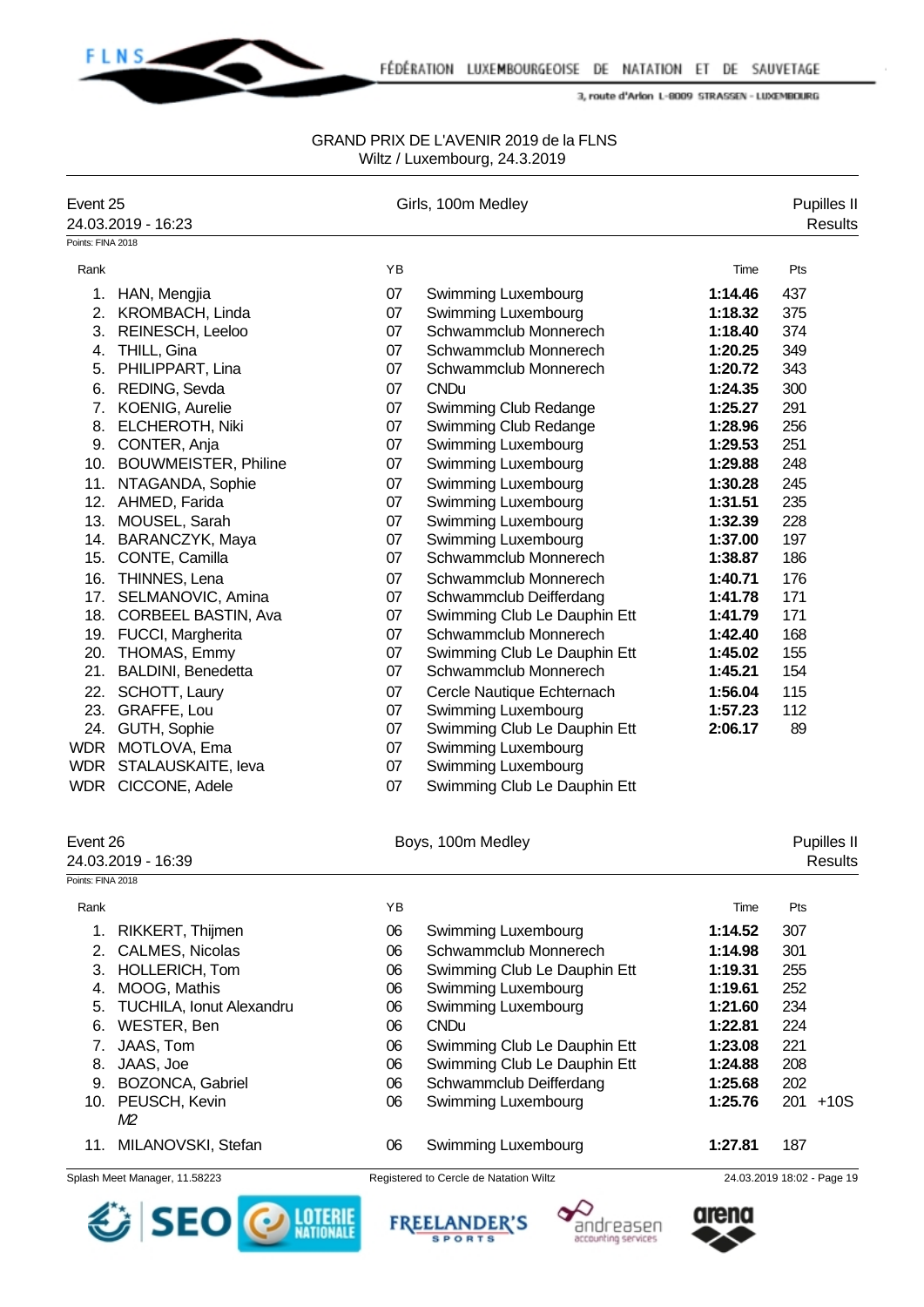

### GRAND PRIX DE L'AVENIR 2019 de la FLNS Wiltz / Luxembourg, 24.3.2019

|                               | Event 26, Boys, 100m Medley, Pupilles II |    |                                |         |     |                                |
|-------------------------------|------------------------------------------|----|--------------------------------|---------|-----|--------------------------------|
| Rank                          |                                          | YB |                                | Time    | Pts |                                |
| 12.                           | <b>TEXEIRA GRAVELOS, Diogo</b>           | 06 | Swimming Club Redange          | 1:43.15 | 115 |                                |
|                               | 13. OUMINA, Ziad                         | 06 | <b>Barracuda Esch Natation</b> | 1:49.31 | 97  |                                |
|                               | 14. MORNET, Alban                        | 06 | Swimming Club Le Dauphin Ett   | 1:52.68 | 88  |                                |
|                               | 15. STOFFEL, Poli                        | 06 | Cercle de Natation Wiltz       | 1:53.80 | 86  |                                |
| Event 27<br>Points: FINA 2018 | 24.03.2019 - 16:46                       |    | Girls, 100m Medley             |         |     | 9 - 10 years<br><b>Results</b> |
|                               |                                          |    |                                |         |     |                                |
| Rank                          |                                          | YB |                                | Time    | Pts |                                |
|                               | Poussins II, 10 Jahre                    |    |                                |         |     |                                |
|                               | 1. GRUJIC-MARTINS, Teodora               | 09 | Swimming Luxembourg            | 1:27.07 | 273 |                                |
|                               | 2. KROMBACH, Eva                         | 09 | Swimming Luxembourg            | 1:35.09 | 209 |                                |
|                               | 3. PHILIPPART, Enny                      | 09 | Schwammclub Monnerech          | 1:36.83 | 198 |                                |
|                               | 4. CONSTANTIN, Sophia                    | 09 | Swimming Luxembourg            | 1:37.01 | 197 |                                |
|                               | 5. MILANOVSKA, Maja<br>P <sub>14</sub>   | 09 | Swimming Luxembourg            | 1:39.90 |     | 181 +10s                       |
|                               | 6. GOERGEN, Lea-Marie                    | 09 | Cercle Nautique Echternach     | 1:41.53 | 172 |                                |
|                               | 7. PRENTIC, Anela                        | 09 | Schwammclub Deifferdang        | 1:42.36 | 168 |                                |
|                               | 8. REUTER, Tamara                        | 09 | Schwammclub Monnerech          | 1:44.71 | 157 |                                |
|                               | 9. POELS, Klara-Luisa                    | 09 | Swimming Luxembourg            | 1:51.25 | 131 |                                |
|                               | 10. OLINGER, Lilli                       | 09 | Cercle de Natation Wiltz       | 1:55.41 | 117 |                                |
|                               | 11. FRADET, Maelle                       | 09 | Schwammclub Deifferdang        | 1:56.85 | 113 |                                |
|                               | 12. FEINEN, Zohra                        | 09 | Swimming Club Le Dauphin Ett   | 1:57.92 | 110 |                                |
|                               | 13. RIVELLINI, Frida<br>P <sub>2</sub>   | 09 | Swimming Luxembourg            | 2:05.85 |     | $90 + 10S$                     |
|                               | 14. BRITZ, Lea<br>P <sub>3</sub>         | 09 | Swimming Club Le Dauphin Ett   | 2:09.68 |     | 82 +10S                        |
|                               | 15. NOTHUM, June                         | 09 | Swimming Club Redange          | 2:13.64 |     | $75 + 10s$                     |
|                               | M <sub>2</sub>                           |    |                                |         |     |                                |
|                               | 16. PACHECO DE SOUSA, Yara               | 09 | <b>CNDu</b>                    | 2:13.91 | 75  |                                |
|                               | 17. MALATESTA, Marta<br>P3               | 09 | Swimming Luxembourg            | 2:15.94 |     | 71 +10S                        |
|                               | 18. RANCITELLI, Ayleen                   | 09 | Schwammclub Monnerech          | 2:36.92 | 46  |                                |
|                               | 19. OLIVEIRA, Anae<br>P3                 | 09 | Cercle de Natation Wiltz       | 2:37.59 |     | 46 +10S                        |
|                               | 20. DAMA, Nentha                         | 09 | Cercle de Natation Wiltz       | 2:57.40 | 32  |                                |
|                               | Poussins I, 9 Jahre                      |    |                                |         |     |                                |
|                               | 1. LEONARD, Leni                         | 10 | Swimming Luxembourg            | 1:44.49 | 158 |                                |
|                               | 2. BARTHEL, Emma                         | 10 | Swimming Club Redange          | 1:47.51 | 145 |                                |
|                               | 3. BOUWMEISTER, Julianne                 | 10 | Swimming Luxembourg            | 1:48.29 | 142 |                                |
|                               | 4. PAVELEK, Mira                         | 10 | Swimming Luxembourg            | 1:52.13 | 128 |                                |
|                               | 5. DONDELINGER, Eila                     | 10 | Swimming Club Le Dauphin Ett   | 2:12.85 | 76  |                                |
|                               | 6. BLAU-ARAUJO, Aurelie Alicia           | 10 | Cercle de Natation Wiltz       | 2:37.78 | 45  |                                |







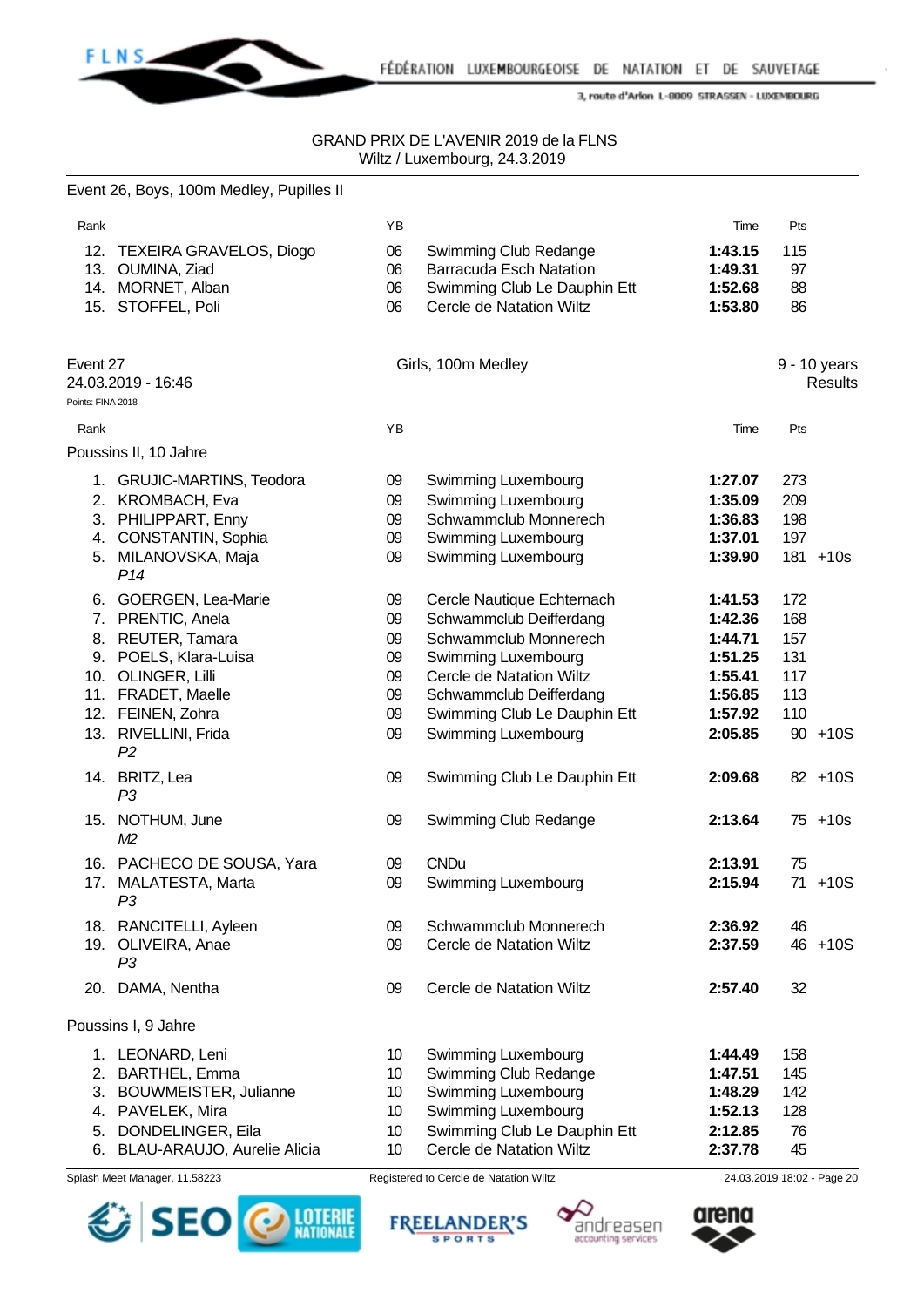

### GRAND PRIX DE L'AVENIR 2019 de la FLNS Wiltz / Luxembourg, 24.3.2019

|                          | Event 27, Girls, 100m Medley, Poussins I, 9 Jahre                                                                                                                                                                                                                                                                                                                                         |                                                                                              |                                                                                                                                                                                                                                                                                                                                                                                                                                              |                                                                                                                                                                              |                                                                                                      |                          |
|--------------------------|-------------------------------------------------------------------------------------------------------------------------------------------------------------------------------------------------------------------------------------------------------------------------------------------------------------------------------------------------------------------------------------------|----------------------------------------------------------------------------------------------|----------------------------------------------------------------------------------------------------------------------------------------------------------------------------------------------------------------------------------------------------------------------------------------------------------------------------------------------------------------------------------------------------------------------------------------------|------------------------------------------------------------------------------------------------------------------------------------------------------------------------------|------------------------------------------------------------------------------------------------------|--------------------------|
| Rank                     |                                                                                                                                                                                                                                                                                                                                                                                           | YB                                                                                           |                                                                                                                                                                                                                                                                                                                                                                                                                                              | Time                                                                                                                                                                         | Pts                                                                                                  |                          |
|                          | 7. CHIAIA, Vita<br>P <sub>3</sub>                                                                                                                                                                                                                                                                                                                                                         | 10                                                                                           | Schwammclub Monnerech                                                                                                                                                                                                                                                                                                                                                                                                                        | 2:42.63                                                                                                                                                                      | 41                                                                                                   | $+10S$                   |
| Event 28                 | 24.03.2019 - 17:03                                                                                                                                                                                                                                                                                                                                                                        |                                                                                              | Boys, 100m Medley                                                                                                                                                                                                                                                                                                                                                                                                                            |                                                                                                                                                                              |                                                                                                      | 10 - 11 years<br>Results |
| Points: FINA 2018        |                                                                                                                                                                                                                                                                                                                                                                                           |                                                                                              |                                                                                                                                                                                                                                                                                                                                                                                                                                              |                                                                                                                                                                              |                                                                                                      |                          |
| Rank                     |                                                                                                                                                                                                                                                                                                                                                                                           | YB                                                                                           |                                                                                                                                                                                                                                                                                                                                                                                                                                              | Time                                                                                                                                                                         | Pts                                                                                                  |                          |
|                          | Poussins II, 11 Jahre                                                                                                                                                                                                                                                                                                                                                                     |                                                                                              |                                                                                                                                                                                                                                                                                                                                                                                                                                              |                                                                                                                                                                              |                                                                                                      |                          |
| 7.                       | 1. ORTIZ BOGDANOV, Pablo<br>2. VIGUIER, Evan<br>3. VISSER, Mats<br>4. SAMMARCO, Andrea<br>5. BOURG, Nicolas<br>6. KRIES, Leo<br>MOOG, Jules<br>8. ANISKO, Leonard<br>9. MELOUANE AMAHZOUNE, Adam<br>10. METZLER, Charles<br>11. STAICU, David-Andrei<br>12. SIEDLECKI, Michal<br>13. FERREIRA, Noah<br>14. SCHAEFFER, Dean<br>15. GEORGIEV, Theodor<br>M <sub>2</sub><br>16. OUMINA, Reda | 08<br>08<br>08<br>08<br>08<br>08<br>08<br>08<br>08<br>08<br>08<br>08<br>08<br>08<br>08<br>08 | <b>Swimming Luxembourg</b><br>Swimming Luxembourg<br>Swimming Club Le Dauphin Ett<br>Swimming Luxembourg<br>Swimming Luxembourg<br><b>Swimming Luxembourg</b><br>Swimming Luxembourg<br>Cercle Nautique Petange<br>Cercle de Natation Wiltz<br>Swimming Luxembourg<br>Swimming Club Le Dauphin Ett<br>Swimming Luxembourg<br>Cercle Nautique Echternach<br>Cercle de Natation Wiltz<br>Swimming Luxembourg<br><b>Barracuda Esch Natation</b> | 1:22.19<br>1:22.42<br>1:27.98<br>1:30.21<br>1:31.34<br>1:32.31<br>1:32.99<br>1:33.14<br>1:39.54<br>1:40.13<br>1:43.44<br>1:45.46<br>1:46.21<br>1:47.16<br>1:51.11<br>1:56.17 | 229<br>227<br>186<br>173<br>167<br>161<br>158<br>157<br>129<br>126<br>114<br>108<br>106<br>103<br>81 | $92 + 10s$<br>$+10s$     |
|                          | M <sub>2</sub><br>17. SABBOURI, Mathis<br>P <sub>2</sub>                                                                                                                                                                                                                                                                                                                                  | 08                                                                                           | Swimming Luxembourg                                                                                                                                                                                                                                                                                                                                                                                                                          | 1:58.51                                                                                                                                                                      |                                                                                                      | 76 +10s                  |
|                          | 18. MORAIS GRAVATO, Diogo<br>19. CROS SANTOS, Lucio<br>B4                                                                                                                                                                                                                                                                                                                                 | 08<br>08                                                                                     | <b>CNDu</b><br>Schwammclub Deifferdang                                                                                                                                                                                                                                                                                                                                                                                                       | 1:58.92<br>2:12.57                                                                                                                                                           | 75                                                                                                   | 54 +10S                  |
|                          | 20. POLIAKOV, Kim<br><b>B14</b>                                                                                                                                                                                                                                                                                                                                                           | 08                                                                                           | Schwammclub Monnerech                                                                                                                                                                                                                                                                                                                                                                                                                        | 2:20.56                                                                                                                                                                      |                                                                                                      | $45 + 10s$               |
| <b>DNS</b><br><b>DNS</b> | PIRET, Alexandre<br>KUNEN, Fynn<br>DNS VALADAO FERREIRA, Tomas<br>WDR FERNANDES, Victor                                                                                                                                                                                                                                                                                                   | 08<br>08<br>08<br>08                                                                         | Swimming Club Redange<br>Swimming Luxembourg<br>Swimming Luxembourg<br>Schwammclub Deifferdang                                                                                                                                                                                                                                                                                                                                               |                                                                                                                                                                              |                                                                                                      |                          |







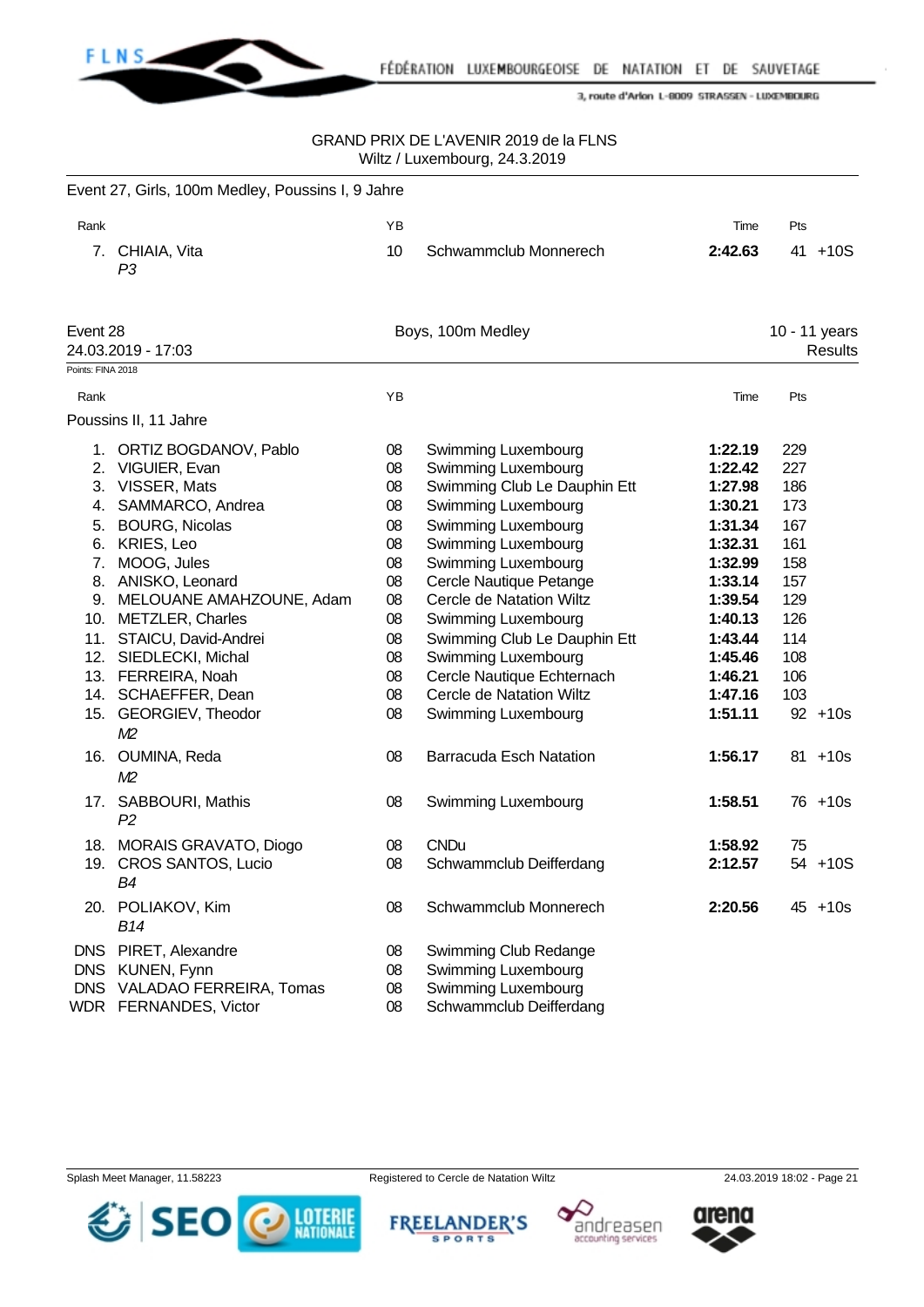

 GRAND PRIX DE L'AVENIR 2019 de la FLNS Wiltz / Luxembourg, 24.3.2019

#### Event 28, Boys, 100m Medley

Poussins I, 10 Jahre

| 1.   | REINESCH, Inaki              | 09 | Schwammclub Deifferdang      | 1:34.36 | 151 |        |
|------|------------------------------|----|------------------------------|---------|-----|--------|
| 2.   | <b>VALENTINI, Stefano</b>    | 09 | Schwammclub Monnerech        | 1:37.02 | 139 |        |
| 3.   | REDING, Deyan                | 09 | <b>CNDu</b>                  | 1:38.75 | 132 |        |
| 4.   | <b>BORDAS, Anatole</b>       | 09 | Schwammclub Monnerech        | 1:39.18 | 130 |        |
| 5.   | KIDD, Alexander              | 09 | Swimming Luxembourg          | 1:40.74 | 124 |        |
| 6.   | <b>TYMRAK, Martin</b>        | 09 | Swimming Luxembourg          | 1:50.65 | 93  |        |
| 7.   | <b>BEHLIL, Alp</b>           | 09 | Swimming Luxembourg          | 1:50.74 | 93  | $+10s$ |
|      | M2                           |    |                              |         |     |        |
| 8.   | ZAUSA, Giulio                | 09 | Schwammclub Monnerech        | 1:55.17 | 83  |        |
| 9.   | MAIT-RABBI, Nizar            | 09 | Schwammclub Deifferdang      | 1:55.96 | 81  | $+10s$ |
|      | G2                           |    |                              |         |     |        |
| 10.  | SAOUDAOUI, Akram             | 09 | Cercle Nautique Petange      | 2:03.84 | 67  |        |
| 11.  | TROIA REVERTE, Giacomo       | 09 | Swimming Club Le Dauphin Ett | 2:06.44 | 62  |        |
| 12.  | SANTINI DE ALMEIDA, Nilson   | 09 | Schwammclub Deifferdang      | 2:07.15 | 61  |        |
| 13.  | FABER, Max                   | 09 | Schwammclub Monnerech        | 2:17.26 | 49  | $+10S$ |
|      | P <sub>2</sub>               |    |                              |         |     |        |
|      | 14. FALTZ, Aleksandar        | 09 | Swimming Club Le Dauphin Ett | 2:18.49 | 47  | $+10s$ |
|      | M2                           |    |                              |         |     |        |
| 15.  | DE ALMEIDA, Ethan            | 09 | Schwammclub Monnerech        | 2:26.77 | 40  |        |
| DNS. | <b>CALMES ZBINDEN, Chris</b> | 09 | <b>CNDu</b>                  |         |     |        |
| WDR. | STALAUSKAS, Tadas            | 09 | Swimming Luxembourg          |         |     |        |
|      | WDR OESCH, Noah              | 09 | Schwammclub Monnerech        |         |     |        |

| Event 29<br>24.03.2019 - 17:43                                                             | Mixed, 4 x 25m Medley                                                                                                                            |         |     |
|--------------------------------------------------------------------------------------------|--------------------------------------------------------------------------------------------------------------------------------------------------|---------|-----|
| Points: FINA 2018                                                                          |                                                                                                                                                  |         |     |
| Rank                                                                                       |                                                                                                                                                  | Time    | Pts |
|                                                                                            | 1. Swimming Luxembourg 1 Swimming Luxembourg<br>MILANOVSKA, Maja, ORTIZ BOGDANOV, Pablo, GRUJIC-MARTINS, Teodora, VIGUIER, Evan                  | 1:16.56 |     |
| 2. Swimming Luxembourg 2<br>MOOG, Jules, KROMBACH, Eva, CONSTANTIN, Sophia, BOURG, Nicolas | Swimming Luxembourg                                                                                                                              | 1:22.88 |     |
| REINESCH, Inaki, FRADET, Maelle, PRENTIC, Anela, MAIT-RABBI, Nizar                         | 3. Schwammclub Déifferdang 1 Schwammclub Deifferdang                                                                                             | 1:28.54 |     |
| PASA, Sofia, POELS, Klara-Luisa, GEORGIEV, Theodor, BEHLIL, Alp                            | 4. Swimming Luxembourg 3 Swimming Luxembourg                                                                                                     | 1:29.94 |     |
| 5. Schwammclub Monnerech 1                                                                 | Schwammclub Monnerech<br>VALENTINI, Stefano, BORDAS, Anatole, PHILIPPART, Enny, RANCITELLI, Ayleen                                               | 1:31.32 |     |
|                                                                                            | 6. Cercle de Natation Wiltz 1 Cercle de Natation Wiltz<br>BLAU-ARAUJO, Aurelie Alicia, OLIVEIRA, Anae, SCHAEFFER, Dean, MELOUANE AMAHZOUNE, Adam | 1:37.41 |     |
| BRITZ, Lea, STAICU, David-Andrei, FEINEN, Zohra, VISSER, Mats                              | 7. Swimming Club Le Dauphin Ett 1 Swimming Club Le Dauphin Ett                                                                                   | 1:37.53 |     |
|                                                                                            | $\mathbf{u}$                                                                                                                                     |         |     |

WDR Swimming Club Redange 1 Swimming Club Redange

Splash Meet Manager, 11.58223 Registered to Cercle de Natation Wiltz 24.03.2019 18:02 - Page 22



**FREELANDER'S SPORTS** 



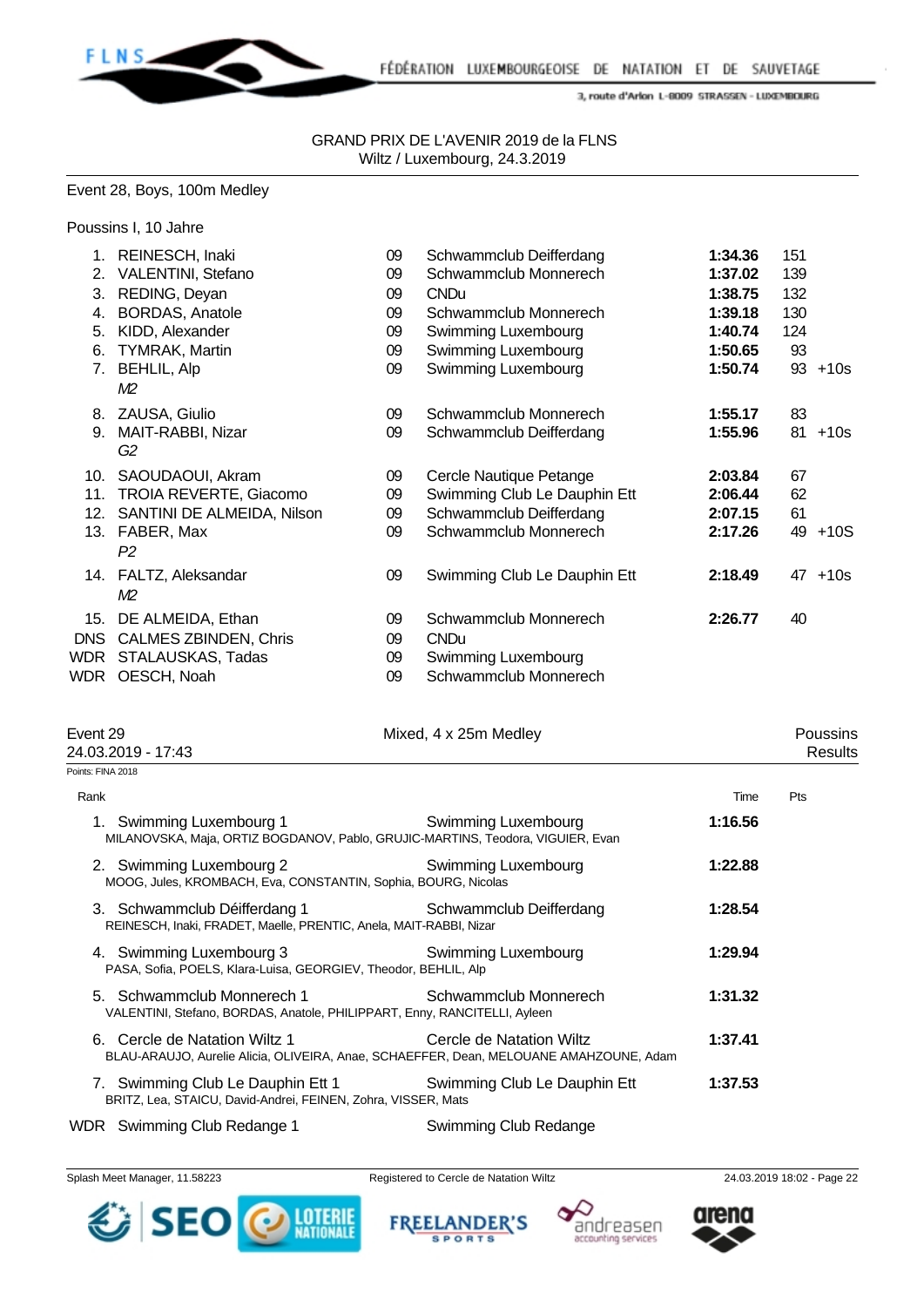

| Event 30<br>24.03.2019 - 17:49<br>Points: FINA 2018    | Mixed, 4 x 50m Medley                                                                                                           |         | <b>Pupilles</b><br><b>Results</b> |
|--------------------------------------------------------|---------------------------------------------------------------------------------------------------------------------------------|---------|-----------------------------------|
| Rank                                                   |                                                                                                                                 | Time    | Pts                               |
| 1. Swimming Luxembourg 1                               | <b>Swimming Luxembourg</b><br>RIKKERT, Thijmen, KROMBACH, Linda, HAN, Mengjia, PEUSCH, Kevin                                    | 2:16.30 | 362                               |
| 2. Swimming Luxembourg 3                               | Swimming Luxembourg<br>FEDOSEEV, Anton, AHMED, Farida, TUCHILA, Ionut Alexandru, HRIC, Nina                                     | 2:26.90 | 289                               |
| 3. Swimming Luxembourg 2                               | <b>Swimming Luxembourg</b><br>SCHOLER, Amelie, CONTER, Anja, THILL, Louis, MOOG, Mathis                                         | 2:29.16 | 276                               |
|                                                        | 4. Swimming Club Le Dauphin Ett 1 Swimming Club Le Dauphin Ett<br>HOLLERICH, Tom, CORBEEL BASTIN, Ava, BLESES, Joyce, JAAS, Tom | 2:30.45 | 269                               |
| 5. Swimming Club Redange 1                             | <b>Swimming Club Redange</b><br>ELCHEROTH, Niki, HAAG, Yanic, KOENIG, Aurelie, BECIROVIC, Benjamin                              | 2:41.45 | 218                               |
| 6. Swimming Luxembourg 4                               | Swimming Luxembourg<br>OLIVERO, Francesca, BOUWMEISTER, Philine, WEYLAND, Philippe, MILANOVSKI, Stefan                          | 2:41.49 | 217                               |
| JAAS, Joe, STRASSER, Amelie, ALBERS, Emely, LEY, Jamie | 7. Swimming Club Le Dauphin Ett 2 Swimming Club Le Dauphin Ett                                                                  | 2:51.64 | 181                               |
|                                                        | 8. Swimming Club Le Dauphin Ett 3 Swimming Club Le Dauphin Ett<br>LUDOVICY, Steve, THOMAS, Emmy, PUETZ, Jonah, GHIRELLI, Lynn   | 2:57.33 | 164                               |
| 9. Cercle de Natation Wiltz 1                          | Cercle de Natation Wiltz<br>WIRTH, Neckel, AKASBI, Lyna, ESCHETTE, Louis, FERREIRA ANAU, Margerida                              | 3:00.73 | 155                               |
| 10. Swimming Luxembourg 5                              | Swimming Luxembourg<br>BARANCZYK, Maya, GRAFFE, Lou, LEMVOKA, Joel, CHAMBRE, Max                                                | 3:03.61 | 148                               |







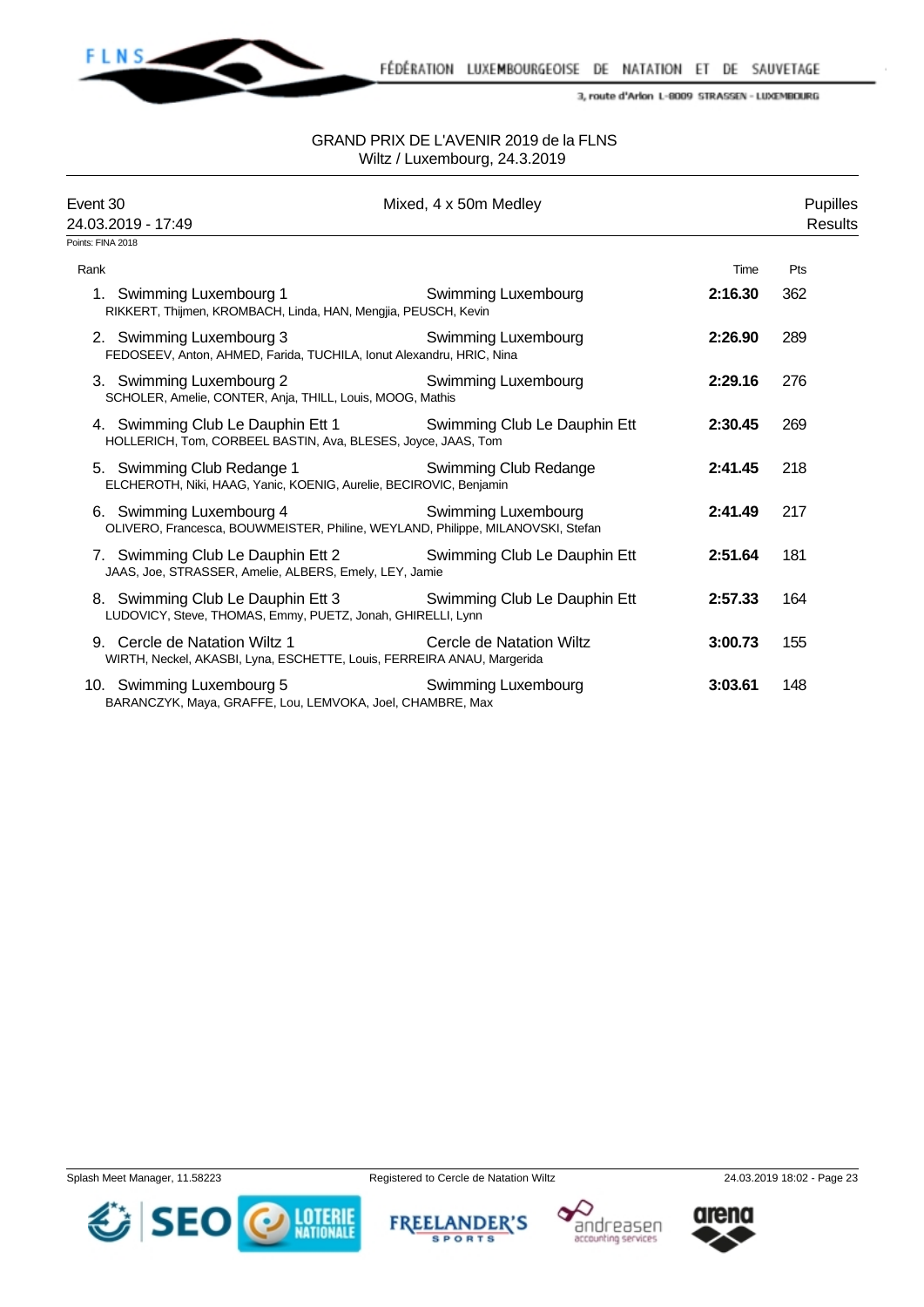

FÉDÉRATION LUXEMBOURGEOISE DE NATATION ET DE SAUVETAGE

3, route d'Arlon L-8009 STRASSEN - LUXEMBOURG

## GRAND PRIX DE L'AVENIR 2019 de la FLNS Wiltz / Luxembourg, 24.3.2019

| 3 - For calculation (Journée des Récompenses, partie GPA) |                    | 24.03.2019 |                            |
|-----------------------------------------------------------|--------------------|------------|----------------------------|
| Event 41<br>24.03.2019                                    | Girls, CALCULATION |            | <b>Poussins</b><br>Results |
| Points: FINA 2018                                         |                    |            |                            |
| Rank                                                      | ΥB                 | Time       | Pts                        |
| Event 42                                                  | Boys, CALCULATION  |            | <b>Poussins</b>            |
| 24.03.2019                                                |                    |            | <b>Results</b>             |
| Points: FINA 2018                                         |                    |            |                            |
| Rank                                                      | ΥB                 | Time       | Pts                        |